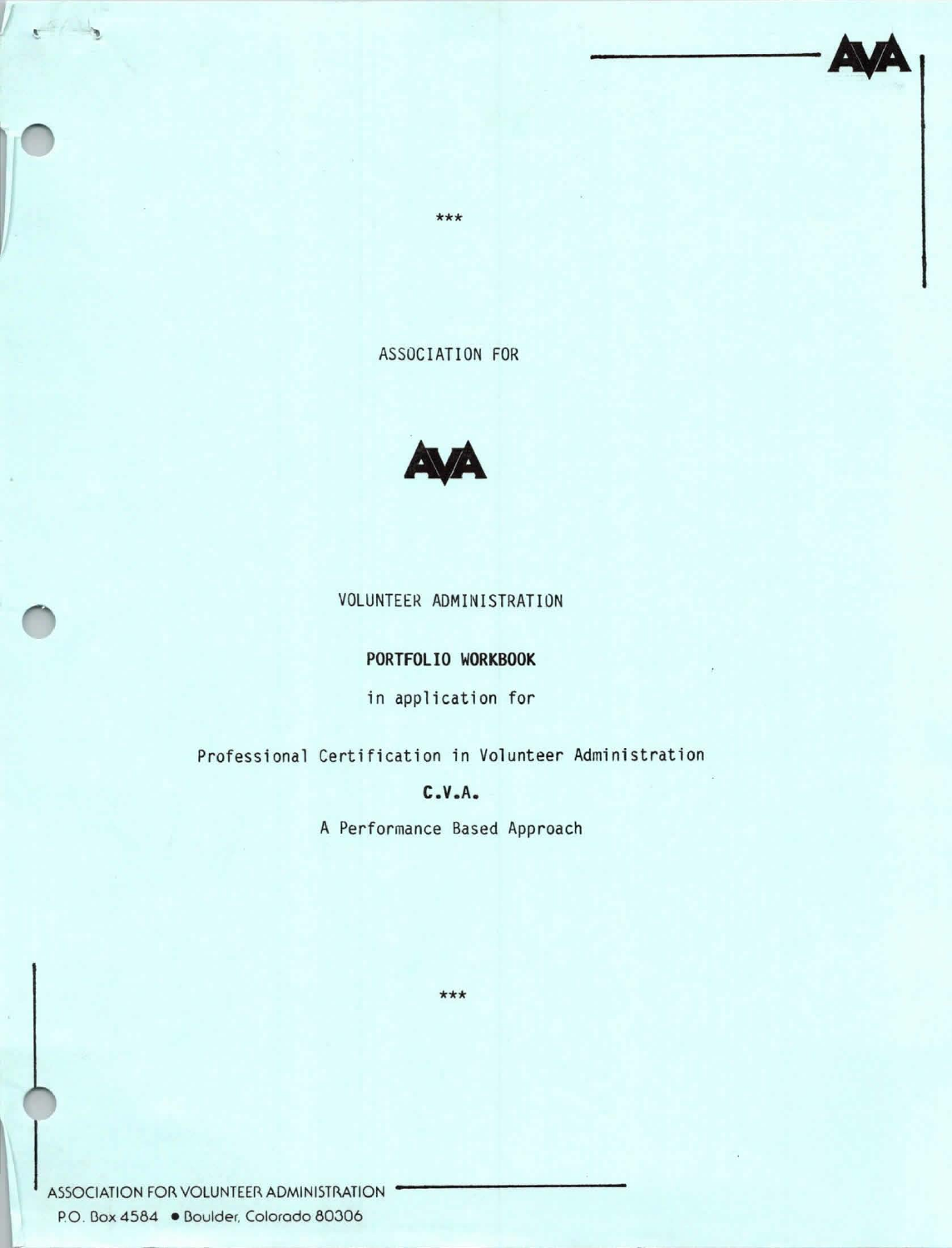The program and materials were developed by the Certification Committee.

> Joanne Patton, CAVS, Chair Page Bristow, Ph.D. Winifred Brown, CAVS Connie Cheren, MSW Mark E. Cheren, Ed.D. Anne Hayden, CAVS Sarah Jane Rehnborg, CAVS

### Copyrighte 1980

Any reproduction, distribution, or inclusion of<br>items in publications may be done only with prior written permission from the Association for Volunteer Administration.

This portfolio workbook was prepared by Mark E. Cheren, Ed.D.

**and** Sarah Jane Rehnborg, CAVS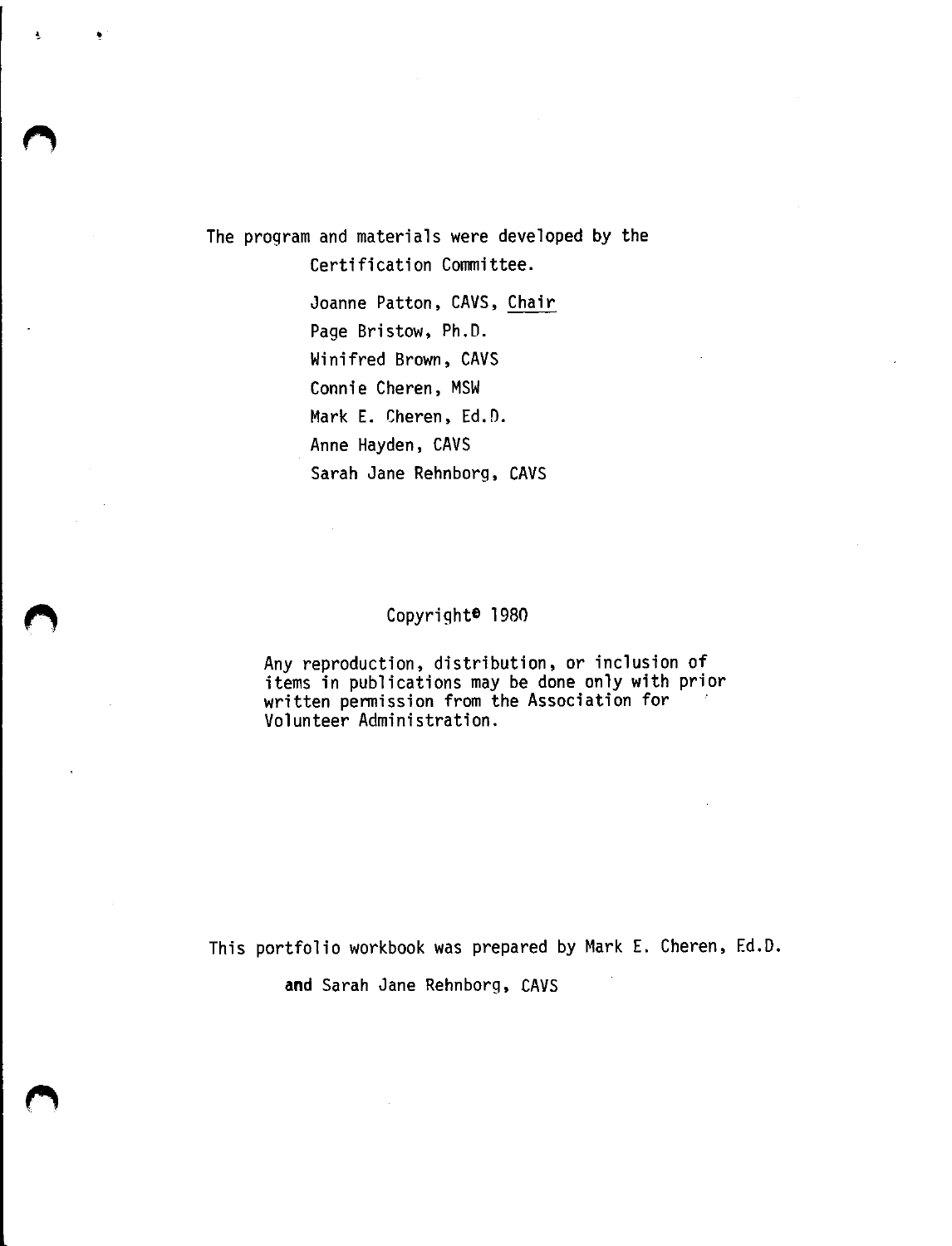

 $\alpha$ 

•

## **TABLE OF CONTENTS**

 $\sim$ 

| Components of the Portfolio - Listing and Key to Instructions                                                                                                                                                                                                                                                                                                                                                                                                                                                                                                                                                                                                                                | 2                                                                                                                                                             |
|----------------------------------------------------------------------------------------------------------------------------------------------------------------------------------------------------------------------------------------------------------------------------------------------------------------------------------------------------------------------------------------------------------------------------------------------------------------------------------------------------------------------------------------------------------------------------------------------------------------------------------------------------------------------------------------------|---------------------------------------------------------------------------------------------------------------------------------------------------------------|
| Chapter One: Introduction to the Portfolio<br>What is a Portfolio<br>Criteria for Assessment<br>The Role of Field Advisors<br>Presentation of Your Portfolio<br>Copies and Mailing<br>Time Lines<br><b>Appeals</b>                                                                                                                                                                                                                                                                                                                                                                                                                                                                           | 3<br>3<br>$\frac{3}{4}$<br>5<br>$\boldsymbol{6}$<br>$\overline{6}$<br>6                                                                                       |
| Chapter Two: Components of the Portfolio - Instructions<br>Preparing the Table of Contents<br>Sample Table of Contents<br>Section I: Autobiographical Outline<br>Sample Autobiographical Outline<br>Section II: Philosophy of Volunteerism Statement<br>Sections III - VI: Performance Narratives<br>Writing Narratives<br>Required Format for Narratives<br>Products and Letters of Verification<br>Section III: Management Narratives<br>Section IV:<br>Behavioral Narratives<br>Section V: Grounding in the Profession<br>Section VI: Individualized Additional Competency Narrative<br>Section VII: Career and Development Objectives<br>Section VIII: Revised Self-Assessment Checklist | $\overline{I}$<br>7<br>$\overline{\phantom{a}}$<br>$\overline{\mathbf{z}}$<br>8<br>9<br>10<br>10<br>10<br>11<br>12 <sup>2</sup><br>13<br>13<br>14<br>15<br>16 |
| Chapter Three: Case Analysis and Review                                                                                                                                                                                                                                                                                                                                                                                                                                                                                                                                                                                                                                                      | 17 <sup>2</sup>                                                                                                                                               |
| Chapter Four: How To Avoid Pitfalls<br>Getting Started<br>Following the Format<br>Effective Narratives<br>Effective Philosophy Statements<br>Sound Advisor/Advisee Relationships                                                                                                                                                                                                                                                                                                                                                                                                                                                                                                             | 18<br>18<br>18<br>19<br>19<br>20                                                                                                                              |

APPENDIX A: APPENDIX 8: Field Advisor's Assessment Commentary (form) Portfolio Cover Page and Narrative Forms

 $\sim 10$ 

 $\ddot{\phantom{a}}$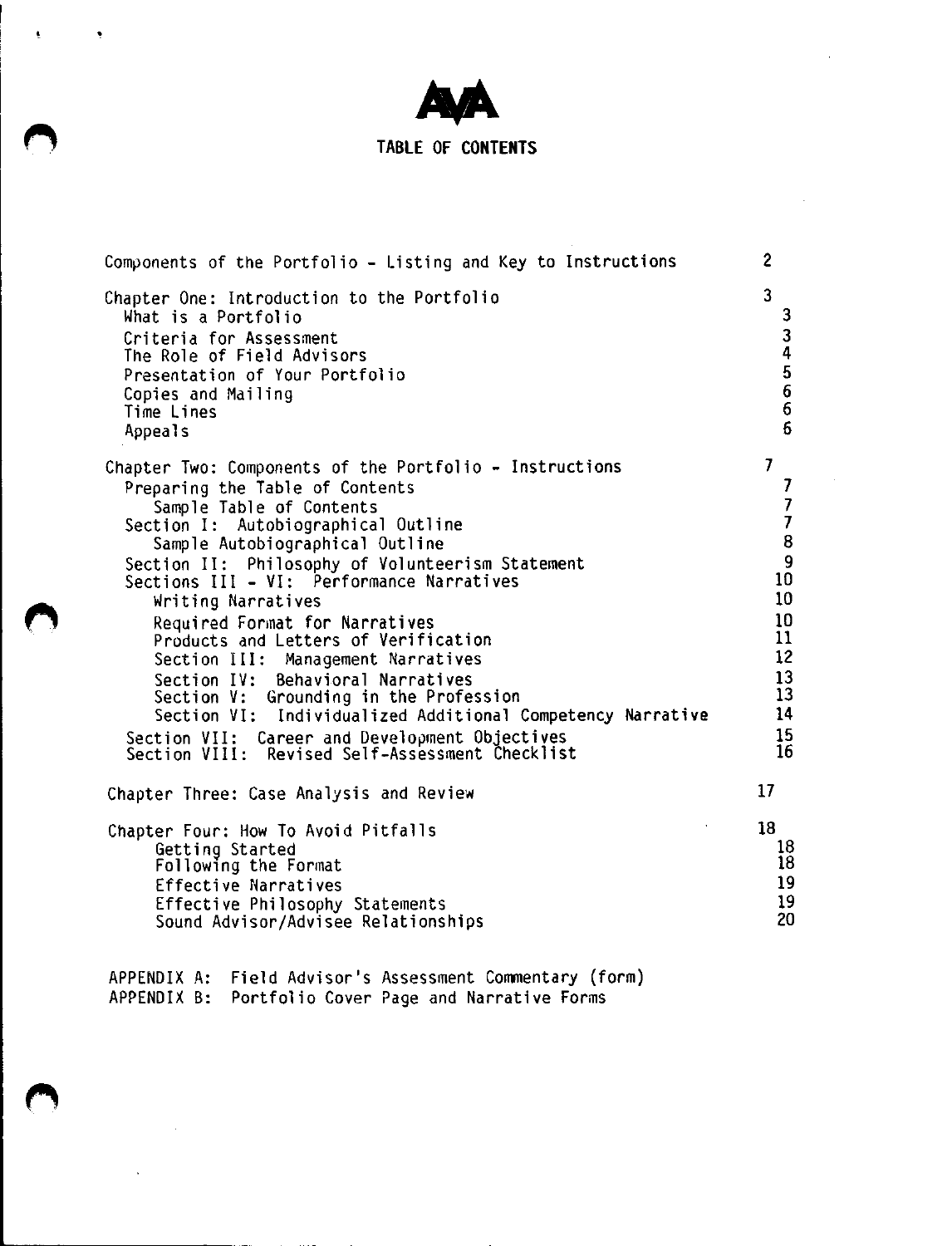

. . . . . . . . <u>. .</u>

 $\sim$   $\mu$   $^2$ 

J.

# **COMPONENTS OF THE PORTFOLIO - LISTING AND KEY TO INSTRUCTIONS**

|                                                                            | For<br>Maximum                     | Information   |
|----------------------------------------------------------------------------|------------------------------------|---------------|
| Section                                                                    | Length                             | Consult Page: |
| Title Page                                                                 | 1 page                             | Appendix B    |
| Table of Contents                                                          | 2 pages                            | 7             |
| I. Autobiographical Outline                                                | 2 pages                            | 7             |
| II. Philosophy of Volunteerism Statement                                   | 1000 words                         | 9             |
| III. Management Performance Narratives                                     | 3 to 5 narratives                  | 10            |
| A. Management Narrative #1<br>B. Management Narrative #2                   | @ 1000 words or less each          | 12<br>12      |
| C. Management Narrative #3, etc.                                           |                                    | 12            |
| IV. Behavioral Performance Narratives                                      | 2 to 3 narratives                  | 10            |
| A. Behavioral Narrative #1                                                 | @ 1000 words or less each          | 13            |
| B. Behavioral Narrative #2, etc.                                           |                                    | 13            |
| V. Grounding in the Profession Narratives                                  |                                    | 10            |
| A. External Regulation Narrative - 1 narrative @ 500 words or less 13      |                                    |               |
| B. History, Philosophy, Trends                                             | 1 narrative @ 500 words or less 14 |               |
| C. Knowledge of the Profession                                             | 3 pages                            | 14            |
| VI. Individualized Competency Narrative-1 narrative @ 500 words or less 14 | (if not covered elsewhere)         |               |
| VII. Career and Development Objectives                                     | 1500 words or less                 | 15            |
| VIII. Revised Self-Assessment Checklist                                    |                                    | 16            |

•

 $\cdot$ 

**v**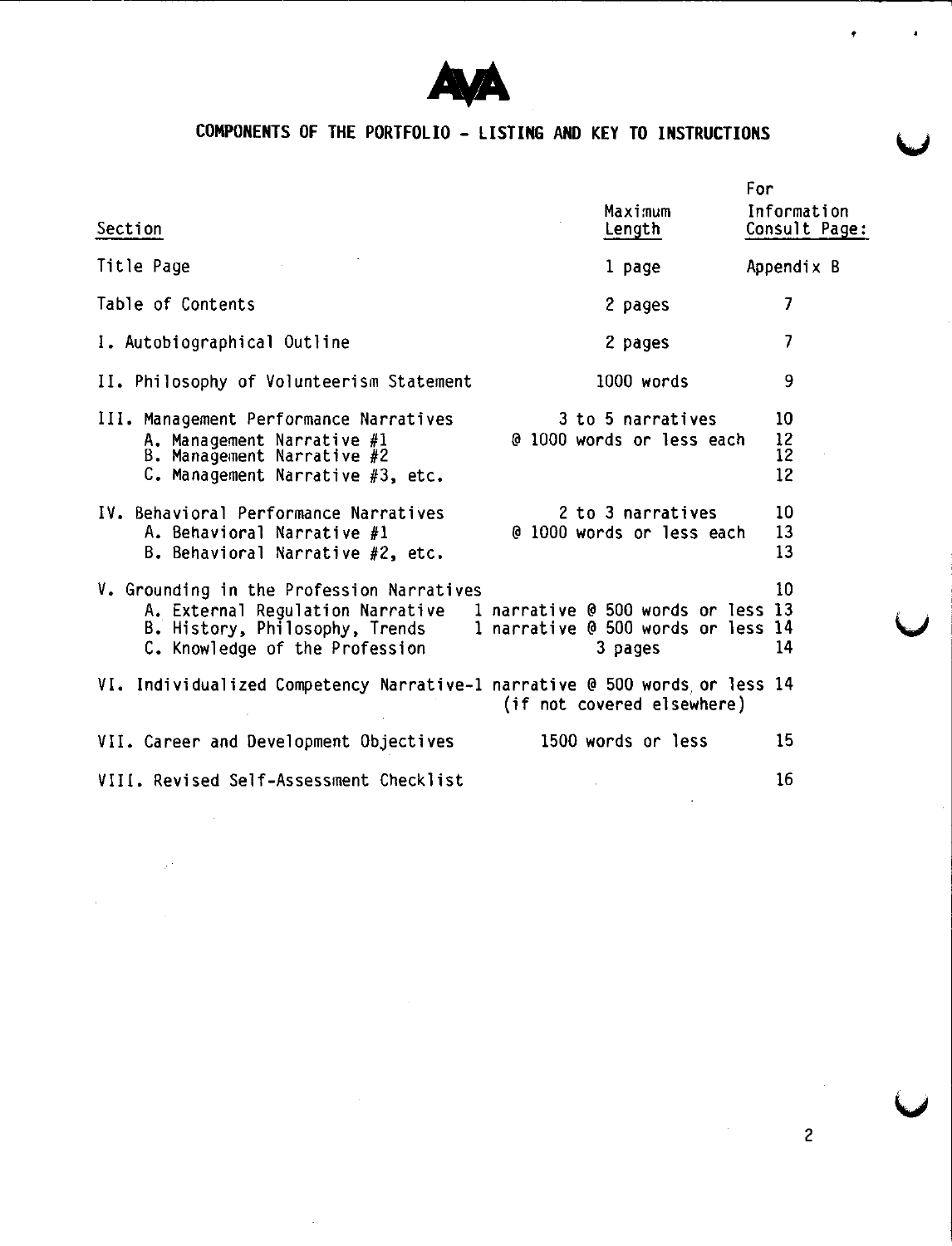

#### **CHAPTER ONE INTRODUCTION TO THE PORTFOLIO**

#### **WHAT IS A PORTFOLIO?**

A portfolio, in this context, is a self-critical description of several of your professional experiences and accomplishments. Through a series of narratives, you present yourself for assessment by your professional peers.

As the title of this program of certification indicates, the focus in the portfolio is on **PERFORMANCE,** rather than on what you know or how you learned what you know {the focus of traditional education). AVA, as a professional organization, is interested in what you have been able to do<br>with what you know. The focus of this portfolio is an organized, The focus of this portfolio is an organized, methodical review of how you have operated as a practicing professional, of how you have performed the work of volunteer administration.

- In putting together your portfolio, you will have the opportunity to: -Assess your professional skills and knowledge, identifying both your strengths and areas which can benefit from further development,
	- -State your philosophy of volunteerism and volunteer
	- -administration.<br>-Describe and evaluate your performance in several specific situations in order to illustrate demonstrated competence in the field of volunteer administration and an understanding of what could have improved your performance in those situations,<br>-Chart career and development objectives,<br>and, hopefully,
	- - -Develop pride in meeting professional standards.
- As you begin to prepare your portfolio, bear in mind that your work will be assessed against the following set of criteria:

#### **CRITERIA FOR ASSESSMENT**

-Evidence of satisfactory performance on 75% OR MORE of the **128**  performance criteria defining the 21 AVA competencies, and on your ability to provide adequate documentation, including products and statements of verification of this performance, when these are requested.

-Evidence of the ability to accurately describe and assess in writing one's own performance, noting relative strengths and weaknesses.

-Evidence of a cohesive relationship between the candidate's philosophy of volunteerism and the candidate's on-the-job application of this philosophy.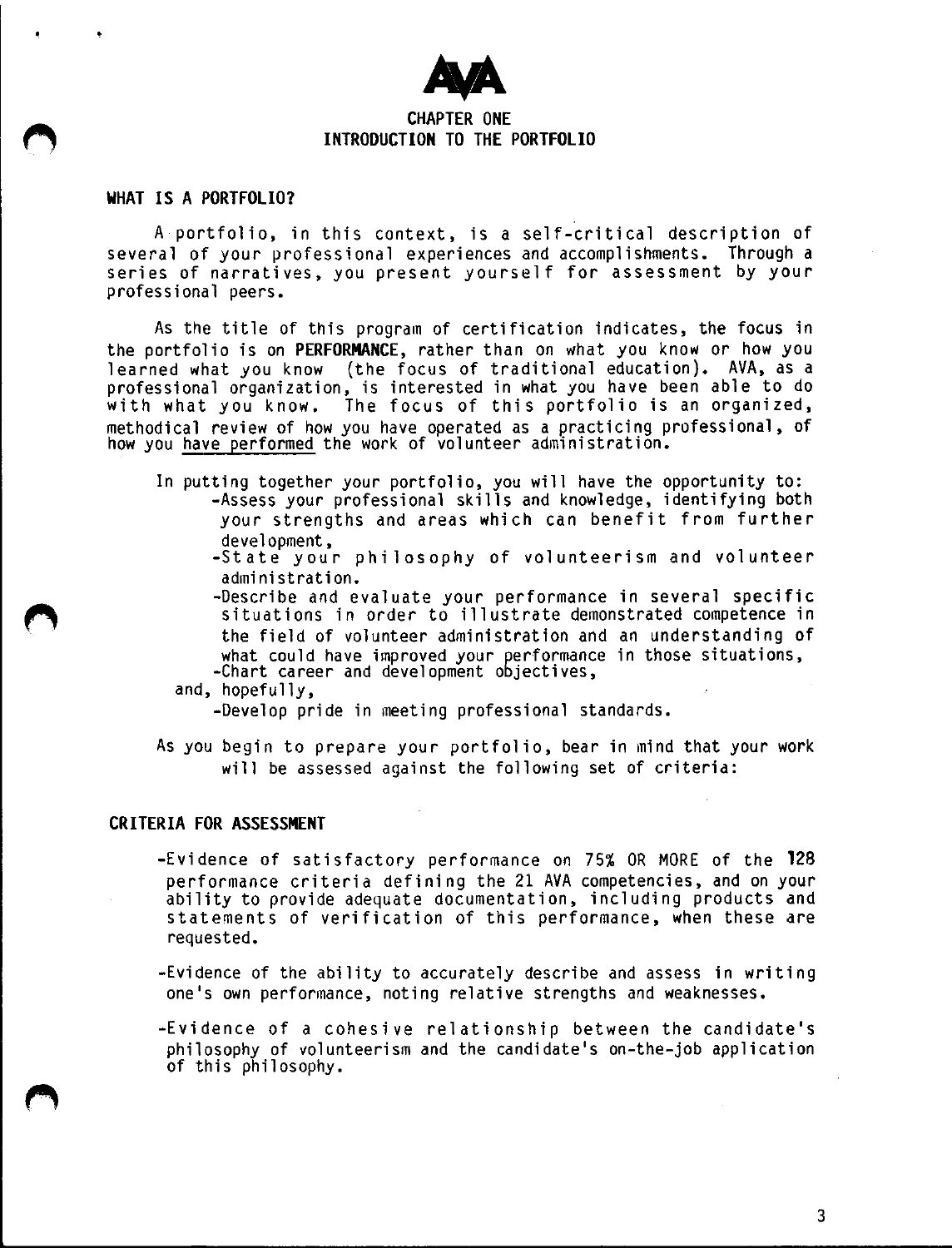

- -Evidence of the candidate's ability to relate sound management processes to professional action.
- -Evidence of the candidate's ability to recognize and articulate his/her reason(s) for specific actions.
- -Evidence of the candidate's understanding of his or her role and impact in the professional settings with which he or she is involved.
- -Evidence of the candidate's ability to apply learning from professional peers, professional reading, and educational programs to the work situation.
- -Evidence of the ability to effectively apply knowledge and skill in this field beyond the immediate job setting, as shown by responses to the Case Study Review and Analysis.
- -Evidence of a commitment to continuing professional development, and the ability to formulate realistic career and development plans.
- -Overall, evidence of clarity of thought, analytical thinking, cohesiveness of ideas, practical knowledge and skills, and the ability to apply one's knowledge and skills on the job in the field of volunteer administration.

The AVA Board of Assessment will review each portfolio and evaluate it against these criteria. The Board will request products, letters of verification, and clarification, when needed, from each applicant. These materials, along with the applicant's "Case Review and Analysis," and the written review from the candidate's advisor, will constitute the basis for the final determination concerning the award of certification.

#### **THE ROLE OF FIELD ADVISORS**

Each candidate will work with a qualified field advisor. This person will assist the candidate in developing a credible portfolio and will encourage the candidate to examine his or her performance critically.

By definition, the field advisor will be someone currently working in the field.

This individual must

- -be recognized by his or her peers for the quality of his or her work,
- -be knowledgeable about the field of volunteer administration and the role of the professional in the field,
- -and be aware of the field beyond his/her immediate job setting.

**u**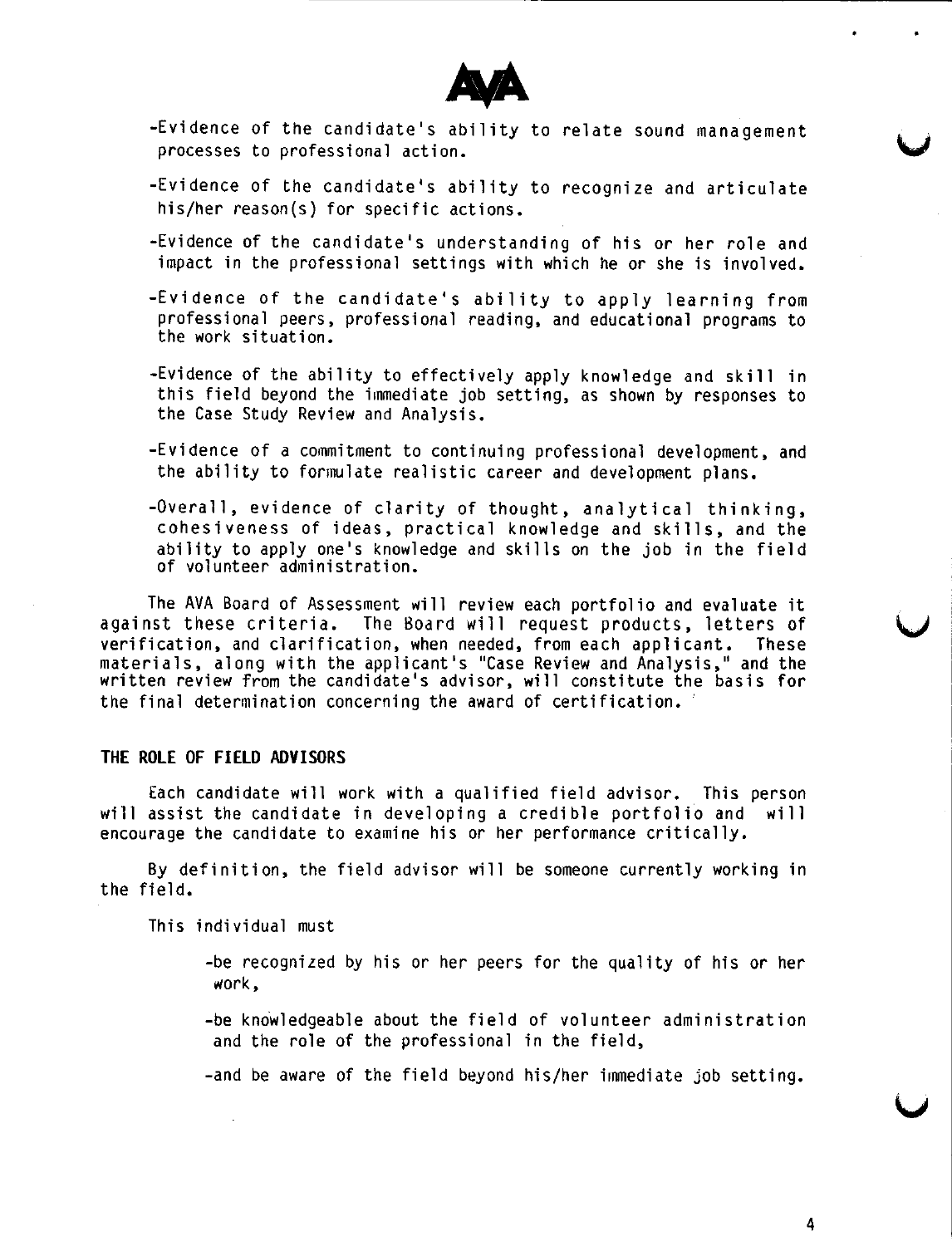

Active membership and Certification with AVA is strongly encouraged.

The advisor must have the time and ability to meet with the candidate and assist him or her with the portfolio process.

Advisors may be recruited either by the candidate or by the AVA Certification Committee serving his or her area. Screening and selection of advisors is the responsibility of the local Certification Committee. AVA will endeavor to orient advisors to their roles, in person and/or through printed materials.

The advisor is responsible for reviewing the candidate's portfolio and provide a written assessment at two junctures. (See Appendix A: "Field<br>Advisor's Assessment Commentary") The first will occur at the midway point in the portfolio development process. This formative (essentially, helpful) review will be given to the candidate with a copy sent to the national Board of Assessment. The second and final assessment, a summative evaluation, occurs when the candidate has completed work on the portfoli and is preparing to send it to the Board of Assessment. At the discretion of the candidate, revisions in the portfolio may be made based on the advisor's final review comments, prior to submission to the Board of Assessment.

NOTE: The advisor reviews the candidate's portfolio, and with the final assessment recommends for or against certification. However this person does not grant or deny certification. That right and responsibility is reserved for the Board of Assessment.

The advisor will receive token remuneration for his or her written assessments.

#### **PRESENTATION OF YOUR PORTFOLIO**

Your portfolio should have a professional appearance: be **typed;** neat; well organized and arranged; correct with respect to spelling, grammar, and punctuation; and have appropriate headings and subheadings.

With exceptions as noted in the portfolio directions, following, all information should be **double spaced.** 

All performance criteria should be cross referenced. In the column to the left on the Self-Assessment Checklist, the page number from the portfolio where the performance criteria appears should be listed. In the column to the left on the portfolio workbook page, the performance criteria (pc) should be listed by its alphanumeric identification, i.e. (pc I.A.3).

All pages should be numbered consecutively with the number appearing in the upper righthand corner of the page.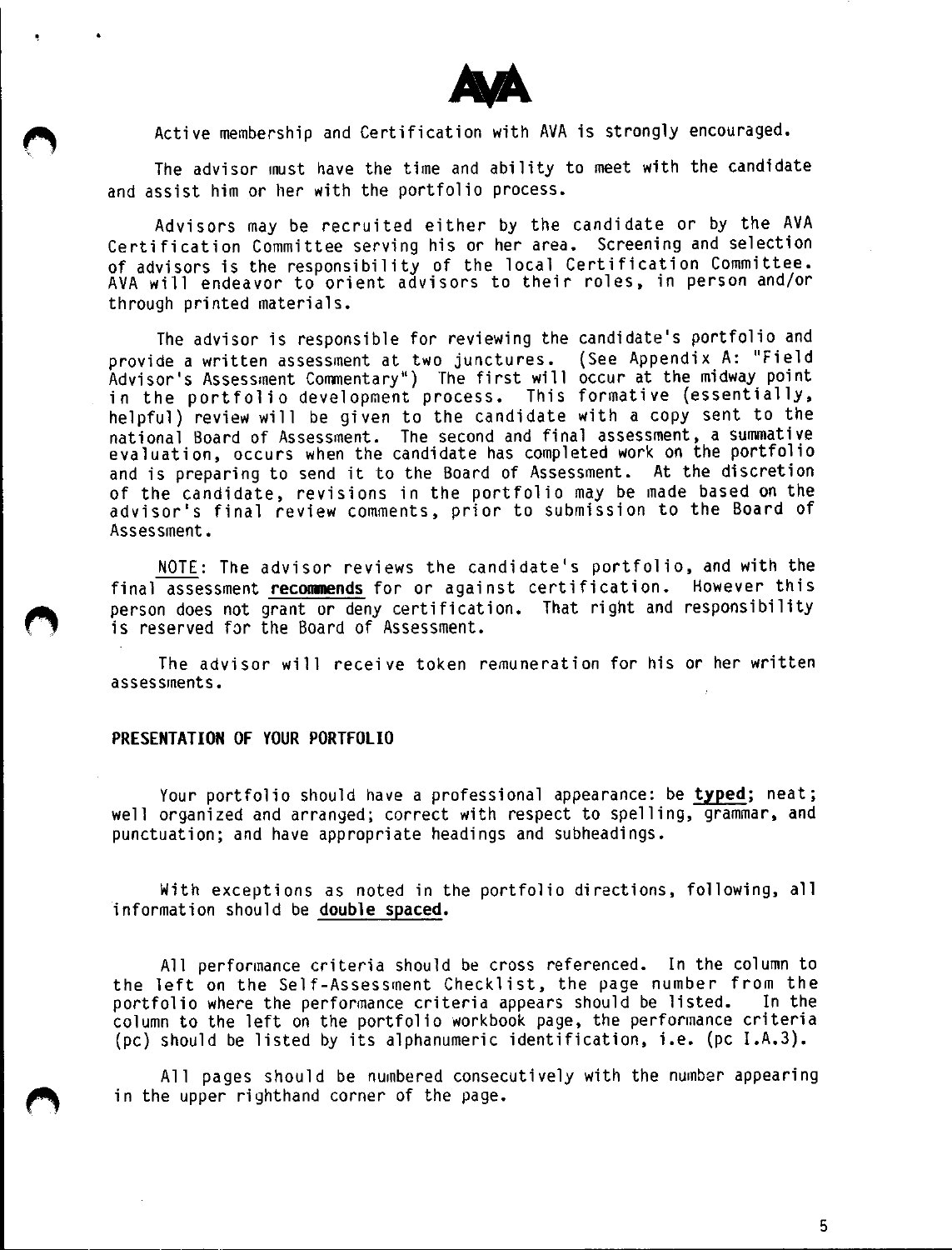

#### **COPIES AND MAILING**

The **original** copy of your portfolio, along with **4 clear copies,** should be mailed to:

> AVA Certification Program Board of Assessment P.O. Box 4584 Boulder, CO 80306

#### **TIME LINES**

Candidates may take up to three years from the date of their acceptance into the program to complete their portfolio. Candidates not able to complete their portfolio in that time frame may request extensions. However, it is the perogative of the Certification Committee to hold candidates responsible for any new or revised criteria. Additional fees for the additional services required to support an extension will be set on a case by case basis by the Committee.

Following submission of your portfolio, **a** "Case Study for Analysis and Response" will be mailed to you. Your analysis and response to the case must be returned to the Board Assessment within 18 days from the postmarked date the Case is mailed to you.

#### **APPEALS**

Candidates may appeal the denial of certification, in writing, to the AVA Ethics and Standards Committee, within 45 days of the receipt of formal notification of the Board of Assessment's decision.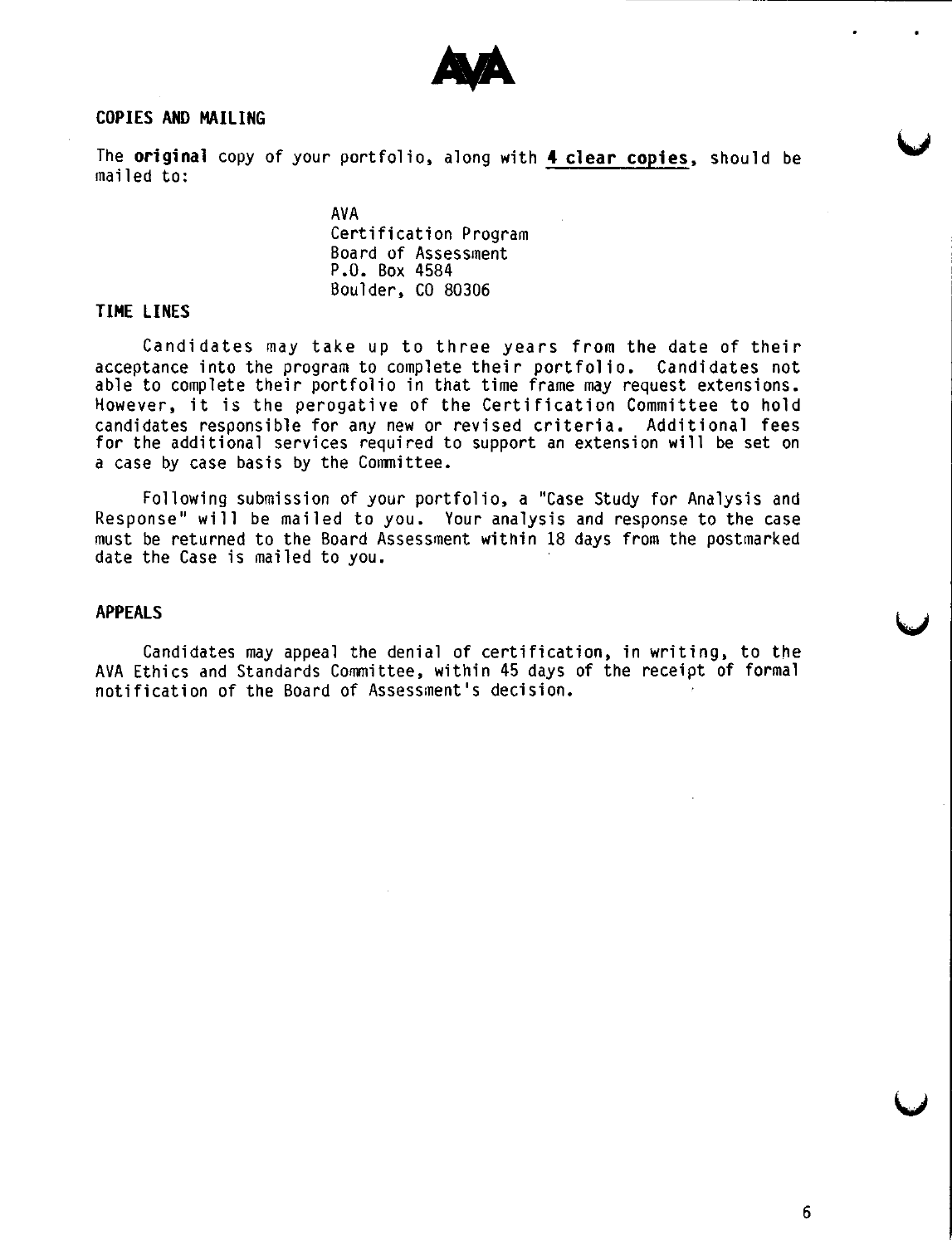

### **CHAPTER TWO COMPONENTS OF THE PORTFOLIO - INSTRUCTIONS**

#### **PREPARING THE TABLE OF CONTENTS**

The purpose of this page is to provide the reader of your portfolio with an easy reference to each section of the portfolio. Major headings,<br>significant subheadings, and page numbers should be included.

Please follow this format closely, i.e. use the same major headings and insert your own subheadings and page numbers, as appropriate. You will greatly simplify the work of your advisors and of the members of the Board of Assessment by doing so.

#### **Sample Table of Contents**

| I. Autobiographical Outline                                                                                                                                       | 1                   |  |  |
|-------------------------------------------------------------------------------------------------------------------------------------------------------------------|---------------------|--|--|
| II. Philosophy of Volunteerism Statement                                                                                                                          | 3                   |  |  |
| III. Management Performance Narratives<br>A. Management Narrative #1<br>B. Management Narrative #2<br>$C$ . Management Narrative #3<br>D. Management Narrative #4 | χ<br>XX<br>XX<br>XX |  |  |
| IV. Behavioral Performance Narratives<br>A. Behavioral Narrative $#1$<br>B. Behavioral Narrative #2<br>C. Behavioral Narrative $#3$                               | XX<br>XX<br>XX      |  |  |
| V. Grounding in the Profession Narratives<br>A. External Regulation Narrative<br>B. History, Philosophical Trends<br>C. Knowledge of the Profession               | XX<br>XX<br>XX      |  |  |
| VI. Individualized Competency                                                                                                                                     | XX                  |  |  |
| VII. Career and Development Objectives                                                                                                                            |                     |  |  |
| VIII. Revised Self-Assessment Checklist<br>XΧ                                                                                                                     |                     |  |  |

#### SECTION I: AUTOBIOGRAPHICAL OUTLINE

The candidate's applicable life experiences, to include work (salaried and nonsalaried) and education are to be enumerated chronologically in Section I, beginning with earliest experiences and moving forward (see example}. While sufficient information should be provided to place the candidate's pertinent experiences into perspective, special attention

7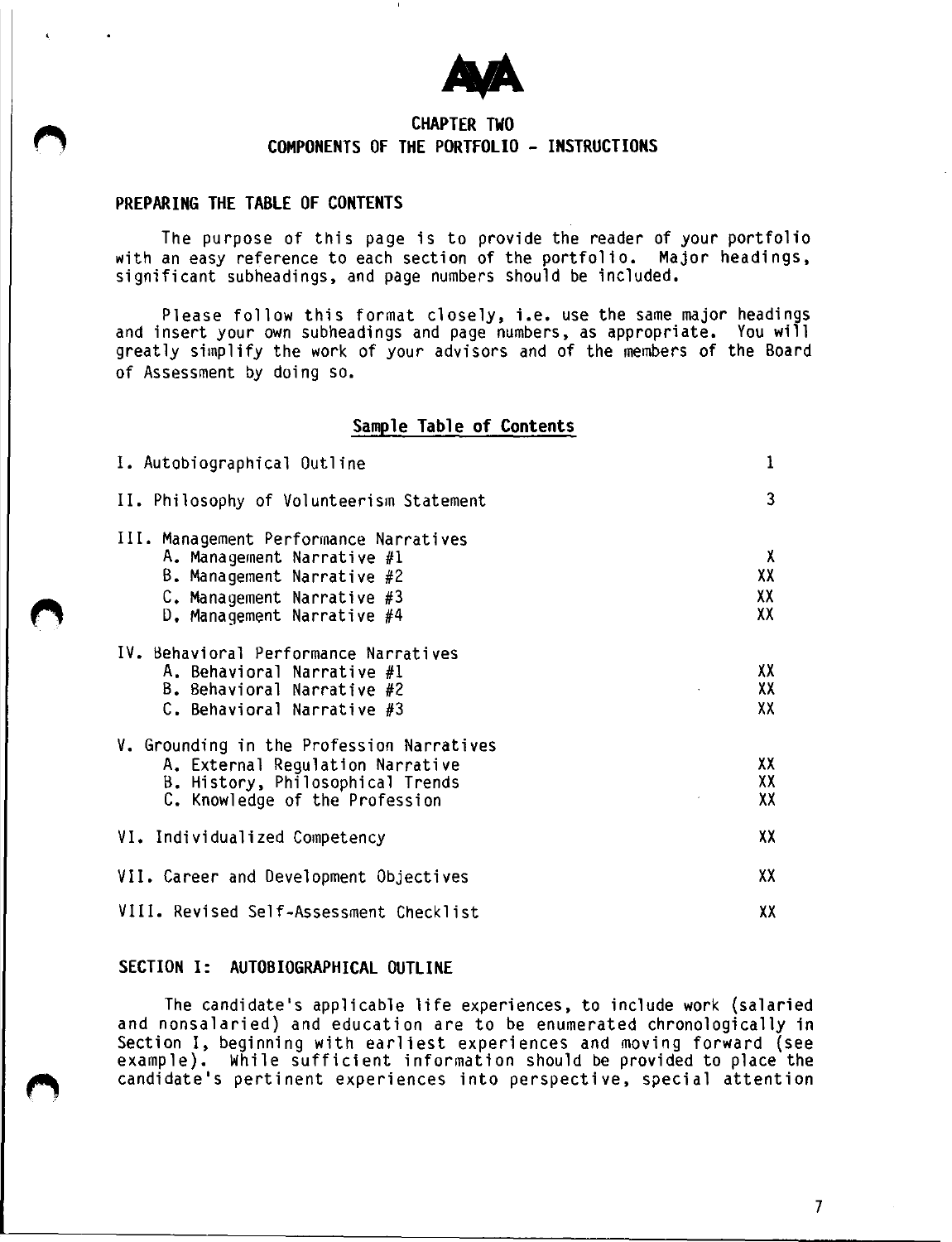

should be given to the work experiences which are to be described in the Performance narrative section of the portfolio.

For each work experience which will be described in the portfolio, the following information must be given:

- 1. Specific dates of the experience (month and year experience began, to month and year experience ended)
- 2. Name of organization with which you worked
- 3. Exact position title for each experience
- 4. Brief list of the major responsibilities entailed in each experience

This section should not exceed two pages in length. Single space type is acceptable.

#### **Sample Autobiographical Outline**

- 1957-1961 Bucknell University, BA in psychology
- 1961-1971 Primary work responsibility was in the home, raising two children
- 1964-1968 Extensive volunteer work with Valleyview State Hospital. Worked directly with elderly patients as a friendly visitor.
- 1969-1971 Returned to school, part time. Completed 21 credits toward the degree of Master of Arts in Administration at Penn. State.
- 1972-1976 Administrative volunteer work at Jonesville Art• Institute. Twelve hours per week as chair of Special Exhibits Committee.
- 9/76-4/79 Assistant Director, Jonesville Art Institute. Responsible for coordinating all service volunteer activities, as well as student intern placements. Managed public relations efforts. At the appointment of the Board, served as staff liason to the Site Selection Committee for the new building project. Reported to Adele Smith, Director.
- 5/78-5/81 Member, Board of Directors, Jonesville YWCA. Responsible for Capital Improvements Fund Drive. With a committee of six other volunteers and countless assistants, raised \$162,000 for construction of new indoor swimming pool. Received the Y's Volunteer of the Year Award for these efforts.
- 5/79-Present Director, Special Services Division of Deere county. Responsible for bringing cultural and recreational activities to all county agencies (youth home, juvenile detention center, county jail, transitional services, and home for older adults). Coordinate and supervise 70 volunteers and two salaried staff who assist with this project. Responsibilities include fund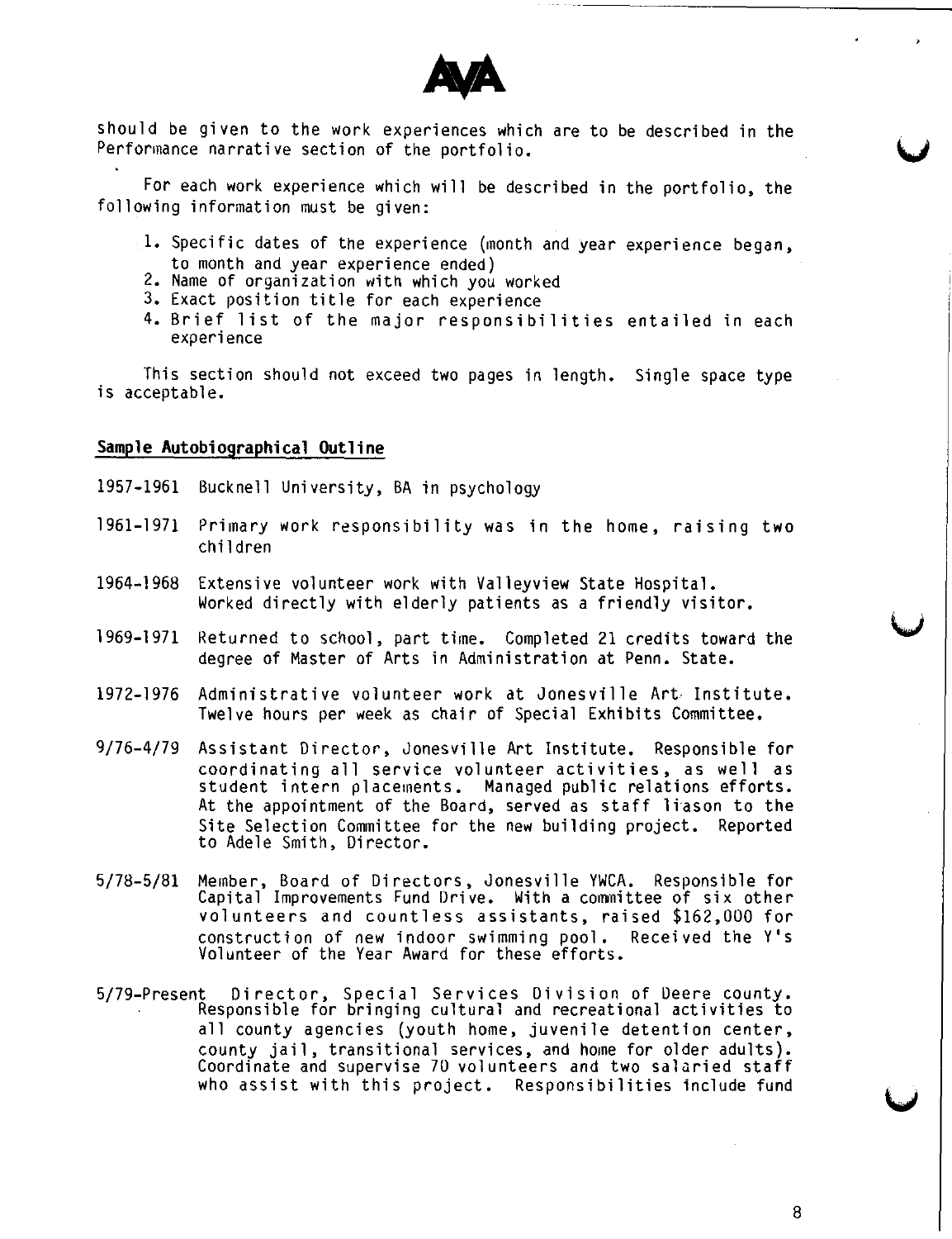

raising, proposal development and general division management. Report to county commissioners and to a budget \$136,000. Report 1<br>Citizens' Advisory Committee.

Note: Work situations Sept. '76 onward are the subject of performance narratives in this portfolio.

Footnotes to the autobiographical outline explaining "unusual" or "out of the ordinary" work assignments are acceptable.

#### **SECTION** II: **PHILOSOPHY OF VOLUNTEERISM STATEMENT**

This section allows you to expand and develop the Philosophy of Volunteerism Statement you began working 6n in your application. In a statement not to exceed 1000 words, each candidate is to expand the personal statement on his or her philosophy of volunteerism and the role of the professional in volunteerism.

Areas to be covered in this statement may include:

- o An awareness of local, state, and/or national changes you have witnessed since you entered the field, along with significa causal factors.
- o The challenges you have faced or imperatives you have identified as you have worked within the field.
- o A working definition of the meaning of volunteerism for your community and the country.
- o An understanding of the concepts of "volunteerism" and "voluntarism," their likenesses, differences and relationship.
- o The evolution of the role of the professional in relation to the field. .
- o An awareness of historical perspectives, current trends and projected changes in the field.

Leave space here so that you can come back later and indicate in which of your performance narratives you have provided examples of some of the more difficult and/or interesting efforts you have made to implement your<br>philosophy in your work.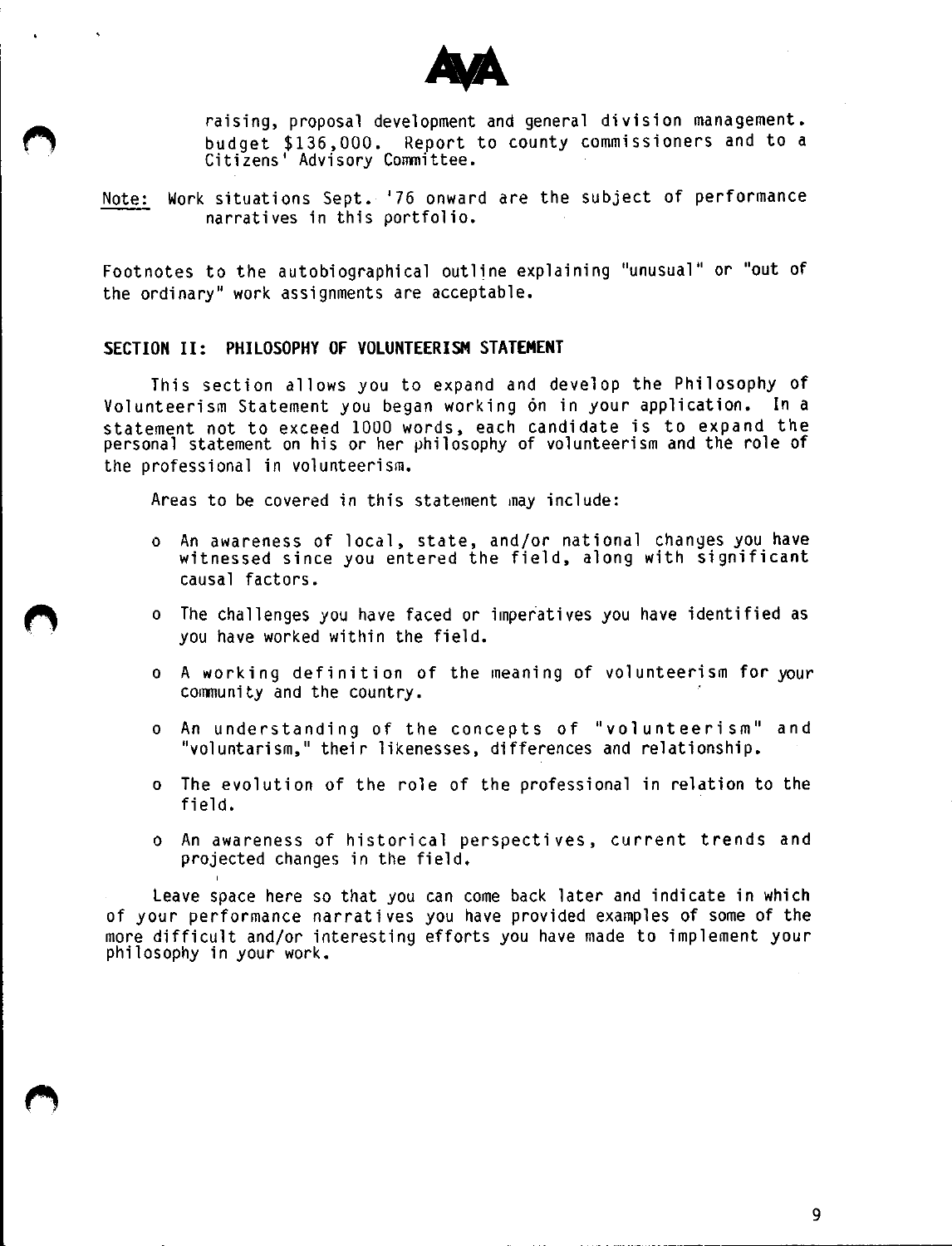

### **SECTIONS III-VI: PERFORMANCE NARRATIVES**

#### **Writing Narratives**

A narrative is a written report of an event in which you were involved as a manager in volunteer administration with some responsibility for the outcome. The narrative is to be a self-critical record of your role in the event, including the decisions you made, the actions you took, what you did well and what could have been improved. The purpose of writing the narratives is to provide evidence of satisfactory or better performance on 75% of the performance criteria listed in the self-assessment checklist.

Please select work projects or programs to describe which occurred during the past five years. {Written permission for exceptions must be obtained from the Board of Assessment.)

Sections III through VI of the portfolio correspond to one or more of the Functional Areas in the Self-Assessment Checklist. You must cross reference all performance criteria and page numbers.

### **Required Format for Narratives**

- A. The narratives may each be no more than 1,000 words {4-5 doublespaced pages). A concise style in writing your narratives is strongly encouraged.
- B. The narrative must have four parts, each appropriately labeled. The parts need not be equal in length.
	- 1. **Background:** Enough information to set the event in context. What community and/or organizational needs were involved in this event; when or how you became aware of /involved in the event; what pressures and/or persons precipitated the event.
	- 2. **Description:** What you did and what actually happened, and what role you played. (Report in as much detail as feasible, given<br>the overall word count limitation.) Be sure to clearly and fully address the performance criteria as listed in the self-<br>assessment checklist. Do not include performance criteria Do not include performance criteria unless you can document satisfactory performance on the complete performance criteria listed.
	- 3. **Analysis:** Identify issues, and cause and effect relationships. Explain why you handled the situation in the way described, Try to answer the question: What was going on here?
	- 4. **Outcome and Results:** This section allows you to evaluate the event and your own effectiveness in managing the situation. Did you do what you set out to do? How do you know? What tangible and intangible results can you point to? In what ways did you

10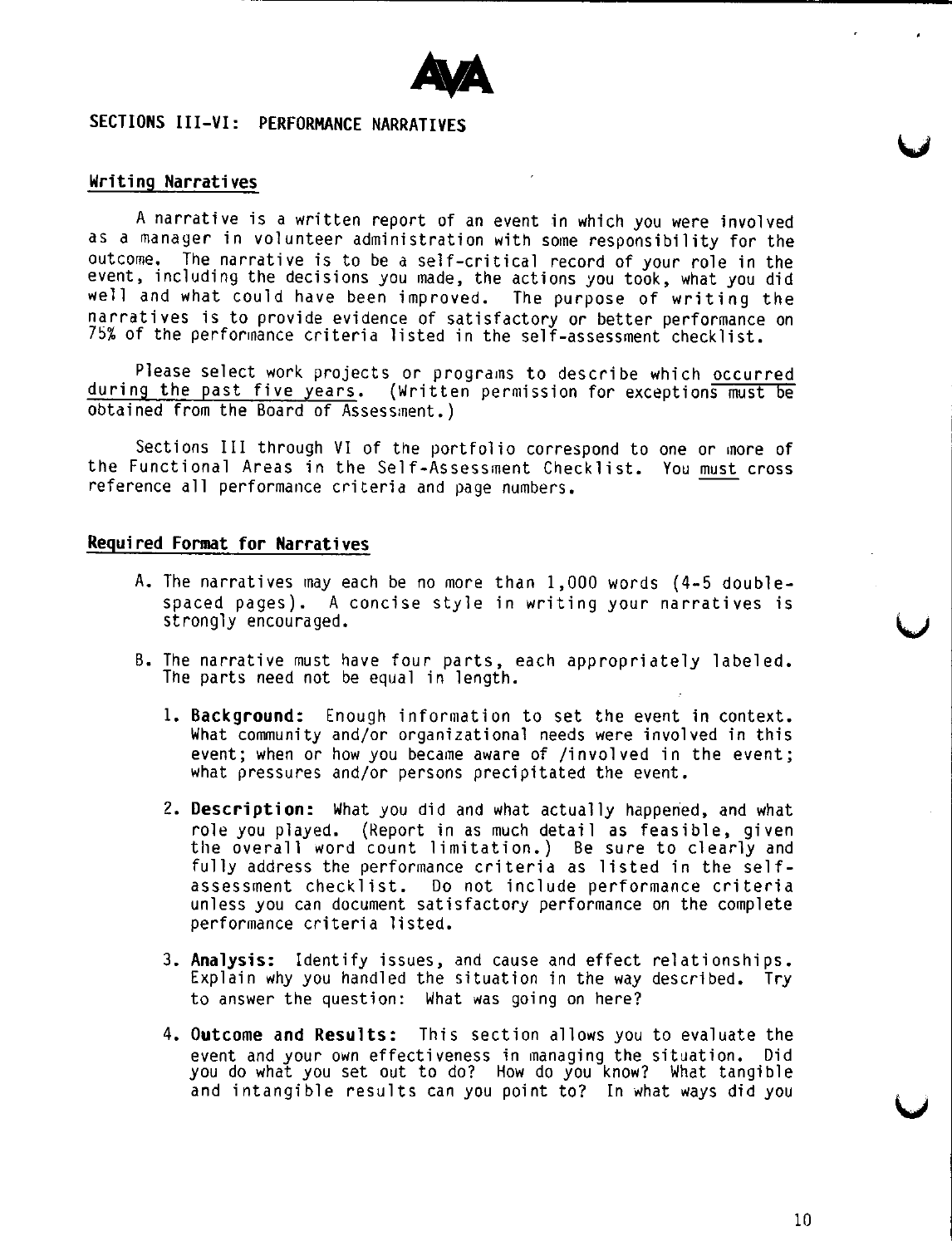

function effectively? In what ways could your performance have been improved? What factors or forces emerged which you did not anticipate?

C. Make every effort to document each performance criteria only once, providing whatever description is necessary in only one location in<br>the portfolio rather than sprinkling documentation for a given performance criterion across one or more narratives. Again, be sure to clearly and fully address each performance criterion as listed in the self-assessment checklist. Do not include a<br>performance criterion unless you can document satisfactory performance on all parts of that criterion.

#### **Products and Letters of Verification**

As you assemble your portfolio and develop your performance<br>narratives, you are creating documentation of your work experiences. As you write each narrative, you will be pointing to the results or outcomes of the experience and you may also be describing products, i.e. booklets, forms, brochures, produced by you, by you and others, or under your close supervision (please specify which, for edch product mentioned) in that work experience.

To attest to the truth or authenticity of your role and the quality of your work as described in each narrative, such products and letters of verification from those qualified to assess your work are selectively requested. At the end of each narrative, please list first, the products you could supply if requested to do so, and second, the names and relationship to you vis a vis that narrative, of one or more individuals who could write an independent letter of verification in response to that narrative.

IN ND CASE ARE YOU TO SEND ANY ACTUAL PRODUCT OR LETTER OF VERIFICATION UNTIL AND UNLESS IT IS REQUESTEU BY THE BOARD OF ASSESSMENT. Desi red information will be requested by Members of the Board of Assessment as they review your portfolio.

**Examples of Products:** Intake interview forms, volunteer personnel policies, a project plan, a project report, **a** budget, a grant promotional materials, position listings, position descriptions, form letters used with prospective and/or working volunteers, a recognition event program, materials used to organize or develop one or more meeting programs for a local association of those in voluntee administration, etc.

**Letters of Verification: Always include** the names of one or more individuals who, if asked to do so, would be a) competent to write and b) willing to write a letter of verification concerning your role and the quality of your performance in that narrative.

Most often the individual would be someone you reported to in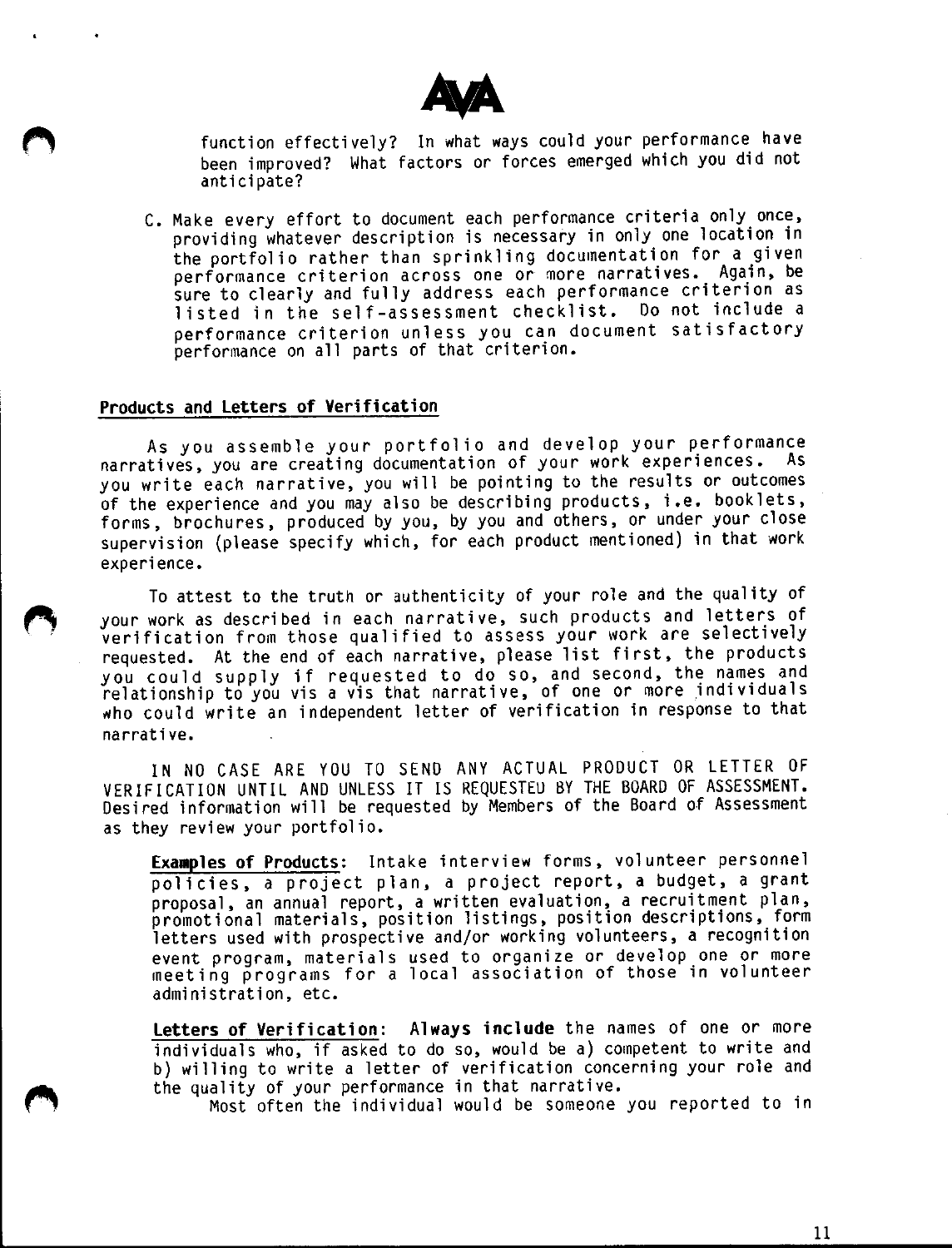

the project described in the narrative, someone in authority in your organization (such as the chair of the board) or **an experienced volunteer administrator or general manager** involved **in or closely with**  the project. It takes a two step process to solicit such a letter. First, be sure to seek permission before putting an individual's name down at the end of the narrative. Second, if the letter is actually requested by the Board of Assessment, give the individual a copy of the narrative to look at and ask for an honest response, given his or her perspective of your role and the quality of your performance.

Such letters should be brief, running no more than one single spaced page or two double spaced pages in length. To be considered valid, such a letter must be written on letterhead; mention exact dates, your position title and their position title in relation to that project; and state the credentials of the individual writing the letter. For example:

The Executive Director, for three years, of the organization<br>where the applicant has been employed for the past five years. direct supervisor of the applicant, and trained and qualified in public relations. or

The Chair of the Board of the organization (for two years) where the applicant undertook the project, who is vice president of a public relations firm.<br>The situation that this person is verifying or the complete

narrative in which the situation occurs must be duplicated from the portfolio and attached to the letter. Each page from the portfolio must be signed by the author of the letter. The letter must be sent directly from the verifying party to the Board of Assessment, P.O. Box 4584, Boulder, CO 80306.

**Other Examples of Verification:** Newspaper (and other media) accounts of a project, preferably mentioning you by name. Audio or·video tapes of important meetings or of parts of a program, such as a training session, where you played a significant role.

#### **Section III: Management Narratives** (Functional Areas I, II, and\_III)

Select not less than three nor more than five distinct examples of work projects or programs occurring during the past five years which you initiated, planned, and implemented. This could include creating a job and/or department where one did not exist before. Describe those actions which verify that you have performed at least 75% of the performance criteria (at least 73 of the total 98) included in these three functional areas (I. Program Planning and Organization, II. Staffing and Directing, and III. Controlling) at a satisfactory or better level of competence. Each narrative is to be limited to 1000 words or less. Be sure to use the prescribed format.

**u**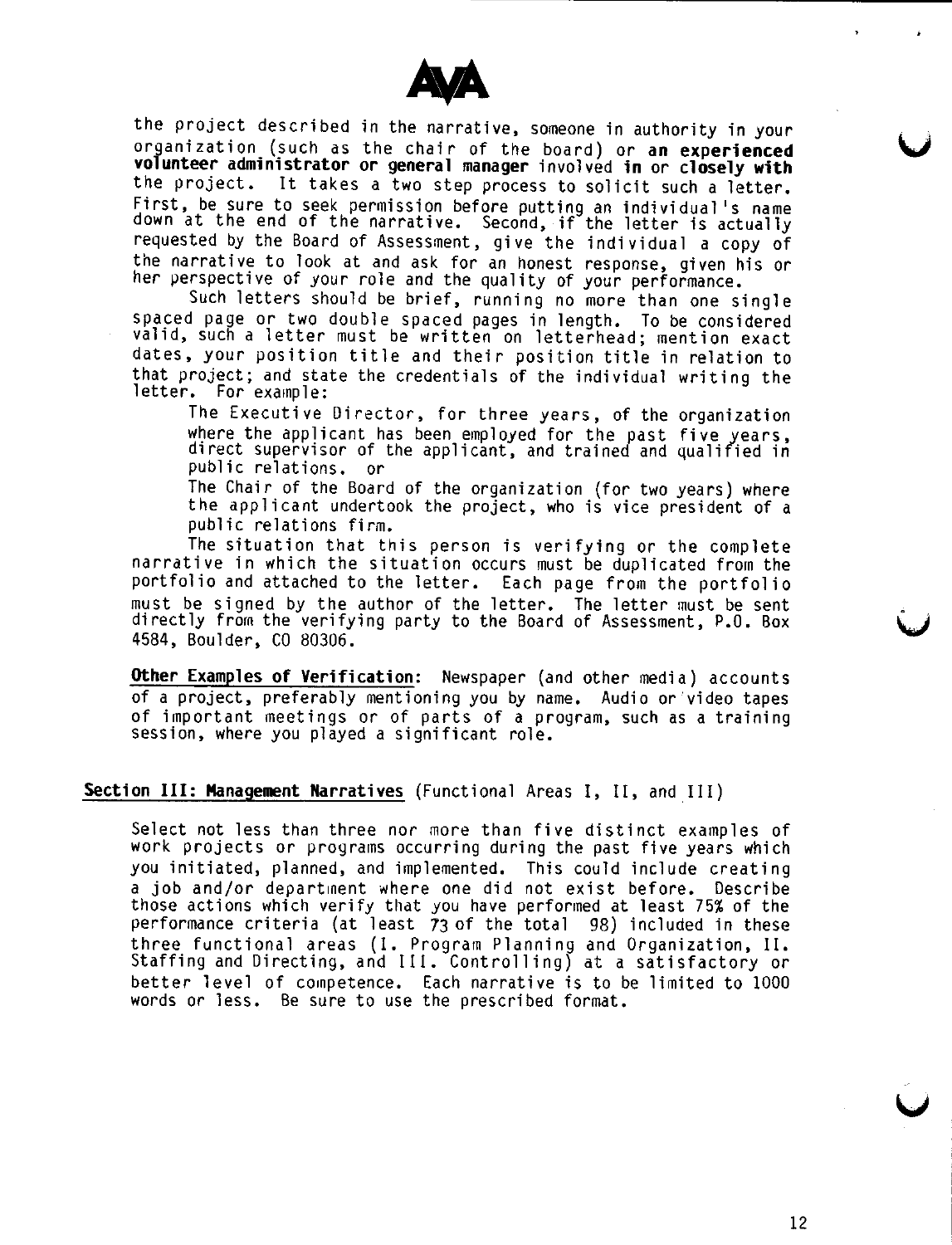

#### **Section IV: Behavioral Narratives** (Functional Area IV)

With a focus on your interpersonal behavior and human relations skills describe not less than two nor more than three actual work situations<br>which verify your performance of 75% of the performance criteria (at least 9 of the 12) in this functional area (IV. Individual, Group and Organizational Behavior) at a satisfactory or better level of competence. Each narrative is to be limited to 1000 words or less. Be sure to use the prescribed format.

You may use the same or different work situations as those described in the Management Narratives; however, if you choose one of the same work situations the narrative must be described in such a way as to clearly emphasize the behavioral aspects of the situation.

#### **Section V: Grounding in the Profession Narratives** (Functional Area V)

The skills outlined in this section are among those which help to differentiate the technician from the professional in volunteer administration. The performance criteria involve a knowledge base which seeks expression in decisions made, actions taken, and time expended. Each competency area wi 11 be addressed separately. Conclude each of these narratives with the name of someone who could write a letter of verification supporting your knowledge in that particular area.

### **Section V.A.: External Regulations Affecting Volunteerism**

Demonstrating at least three of the five performance criteria in this section, develop a narrative, not to exceed 500 words, recounting how you have applied this area of competence in your work.

**Example #1:** A volunteer administrator in a nursing home may want to cite knowledge of Federal Medicare Guideline (performance criterion V.A.2), and where these guidelines may be secured (performance criterion V.A.3). Most important would be to articulate the practical implications of these guidelines for volunteer programming (performance criterion V.A.4) in his or her organization and in other nursing homes (that is, the nursing home industry, generally).

**Example #2:** A director of a voluntary health organization may<br>choose to focus on performance criterion V.A.5, regulations governing lobbying done by voluntary organizations. The narrative could relate the implications of this knowledge to performance criteria V.A.2./3./and 4.

13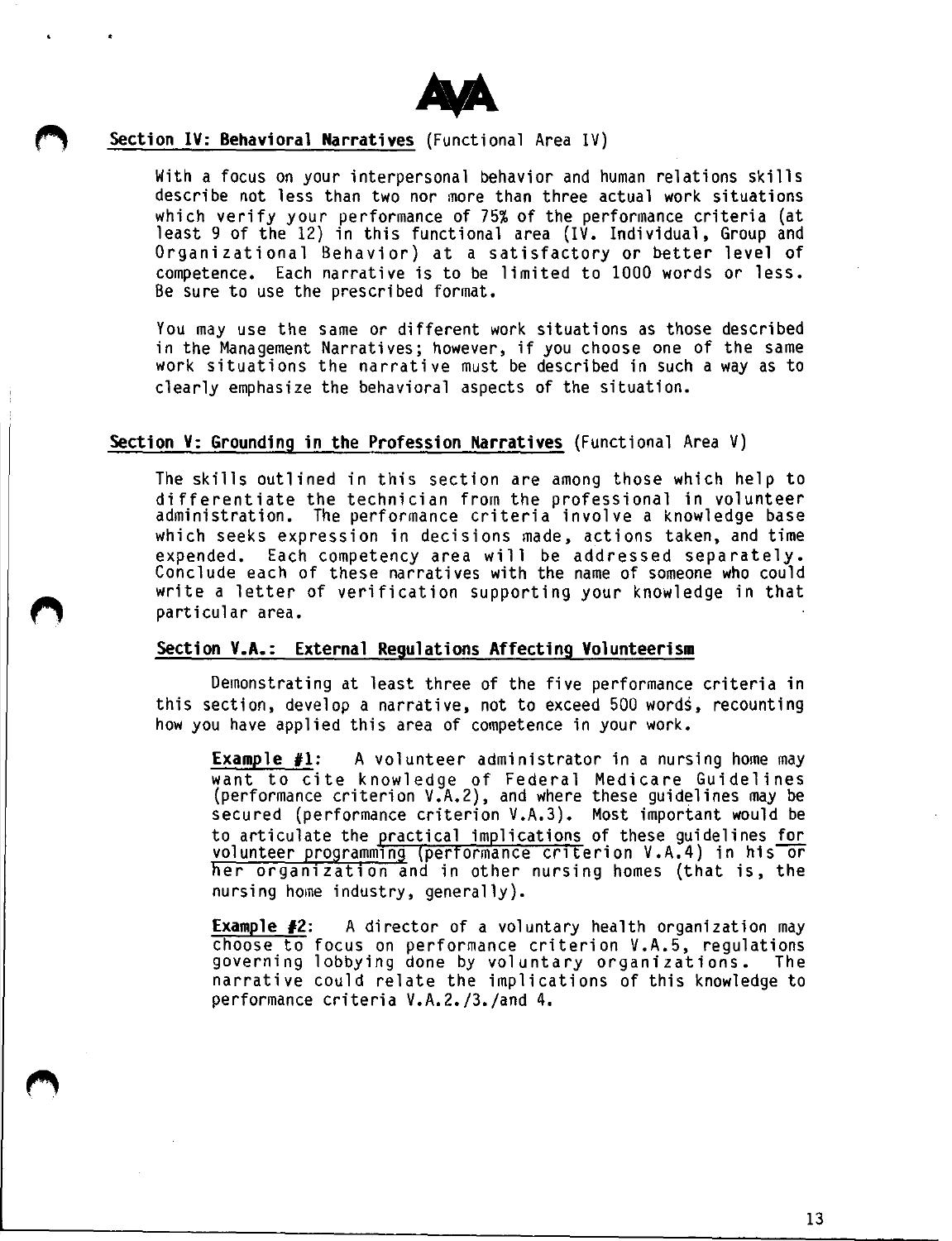

#### **Section V.B.: History, Philosophy, Trends**

A focus on professional ethics in volunteer administration is the key task in this narrative. That is, performance criteria V.B.3. must be addressed. It is assumed that pc V.B.1 and pc V.B.4 are largely addressed in the Philosophy of Volunteerism Statement, Section II of the portfolio. In a narrative not to exceed 500 words, the candidate is to select a current trend or issue in volunteer administration and discuss it in relation to the AVA statement on professional ethics.

**Example:** The candidate might discuss volunteers replacing paid staff and relate this concern to Principle 3 - Self Determination, and Principle 5 - Staff Relationships, from the AVA Statement of Professional Ethics.

#### **Section V.C.: Knowledge of the Profession**

Relate your work performance to at least five of the six<br>maance criteria from this group of performance standards. The performance criteria from this group of performance standards. nature of these performance criteria lend themselves to brief outline formats. You may single space this material. Do not exceed three typed pages.

**Example:** Performance criteria V.C.3 concerns periodicals in volunteer administration. It could be satisfied by listing the periodicals you regularly read and briefly identifying the relationship between specific articles and aspects of your current (or past) positions in volunteer administration.

### **Section VI. Individualized Additional Competency Narrative** {Functional Area VI.)

Documentation of this competency and its performance criteria may be submitted in one of two ways:

A. You may write a narrative not to exceed 500 words, describing a work situation which demonstrates your satisfactory performance of this self-defined area. Use the four part format required for narrative described earlier. Illustrate all three individualized performance criteria in this narrative.

or

B. You may integrate this competency and all three of its performance criteria with any one of the management or behavioral narratives you have already written. Please reference the columns appropriately.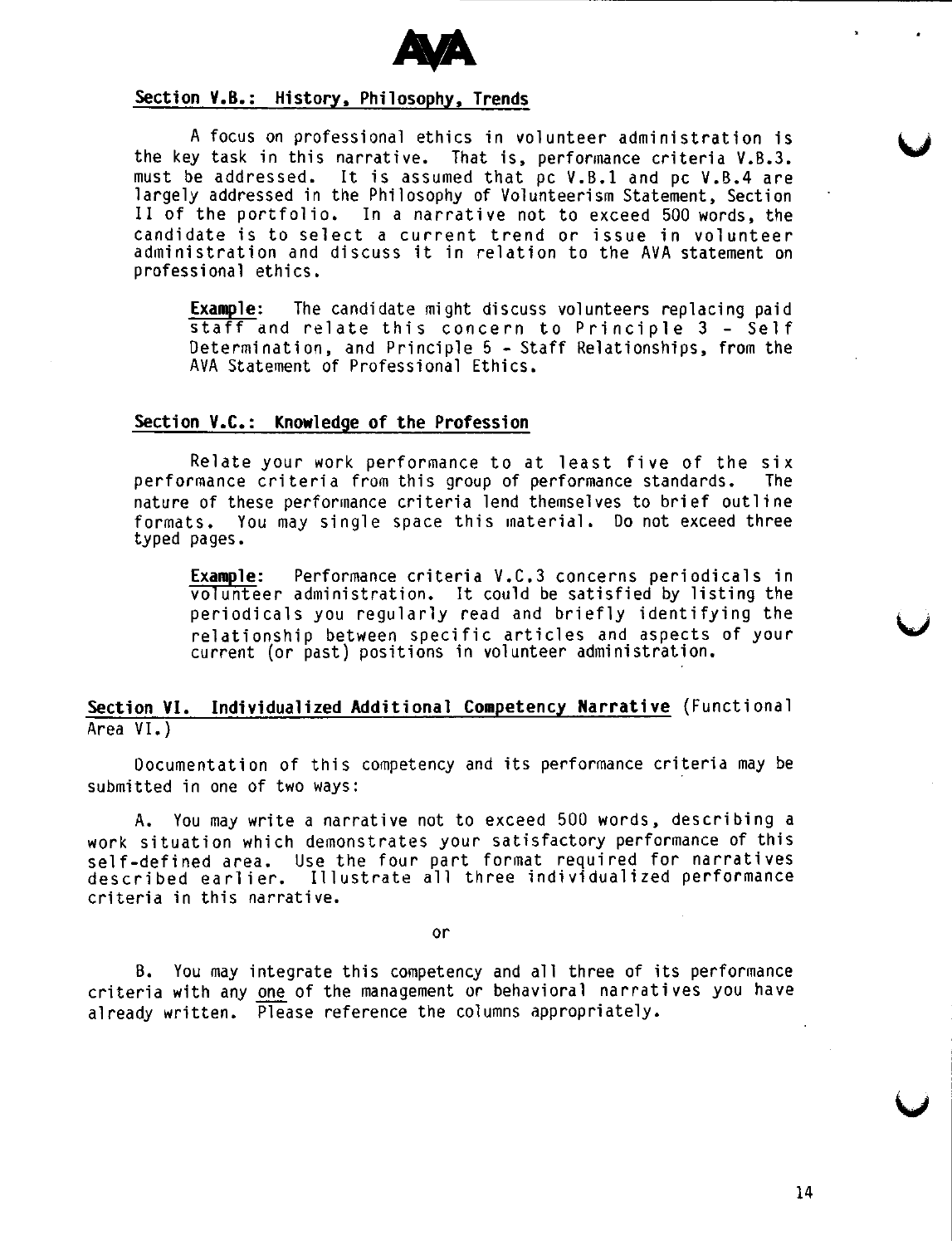

### **Section VII. Career and Development Objectives**

This section asks you to prepare three written statements:

- A. A **"letter of reconmendation"** for yourself, indicating both key strengths and limitations.
- B. A **statement of career and development objectives** for the next five years, indicating how you intend to enhance your strengths and how you will improve areas of relative weakness. {You are encouraged to include one or two alternative career plan scenarios, here.)
- C. A **self-assessment of the portfolio.**

Your submission for this section should not exceed 2000 words in length for all three parts, combined.

**A.** A competent professional is aware of his or her adequacies and inadequacies and utilizes this type of self-assessment information as a foundation for both general career planning and specific development planning to support the achievement of career objectives. The ability to capitalize on strengths is as important as the ability to overcome or accommodate relative weaknesses, in this process. Please write a "letter of recommendation" for yourself summarizing both your key strengths and areas of weakness, and how both are generally handled by you in your professional work.

**8.** Professionals in volunteer administration, as in any profession, should be involved in ongoing professional development activities. Part of this effort involves developing and continually refining career plans. Part of it involves developing specific skills and acquiring particular areas of knowledge. We ask that you demonstrate your commitment to and involvement in continuing professional development by sharing your career objectives and specific developmental objectives for the next.five years. While not viewed as a rigid set of chains, these plans will serve as **a**  springboard for (and context within which to view) your application for recertification, five years following the date of certification.

If you have never really taken the time to develop some career plans, we ask that you do so now. Or if you have done some planning in the past, but have not taken as much care or treated the whole question of career development with as much depth as you would like, this is an opportunity to take the care and pursue that depth.

It turns out that to do much in the way of career planning, it is necessary to do some in-depth self-assessment. Assessing your competencies with the help of a listing like the one that forms the basis for this program of certification is a start. But self-assessment also involves identifying your other strengths, your interests, your values, the things that have meaning for you, life style preferences, learning style preferences, and short and longer term life and career goals and objectives.

It is necessary to do another kind of assessment, as well, some research about the environment in which you are (or want to be) operating,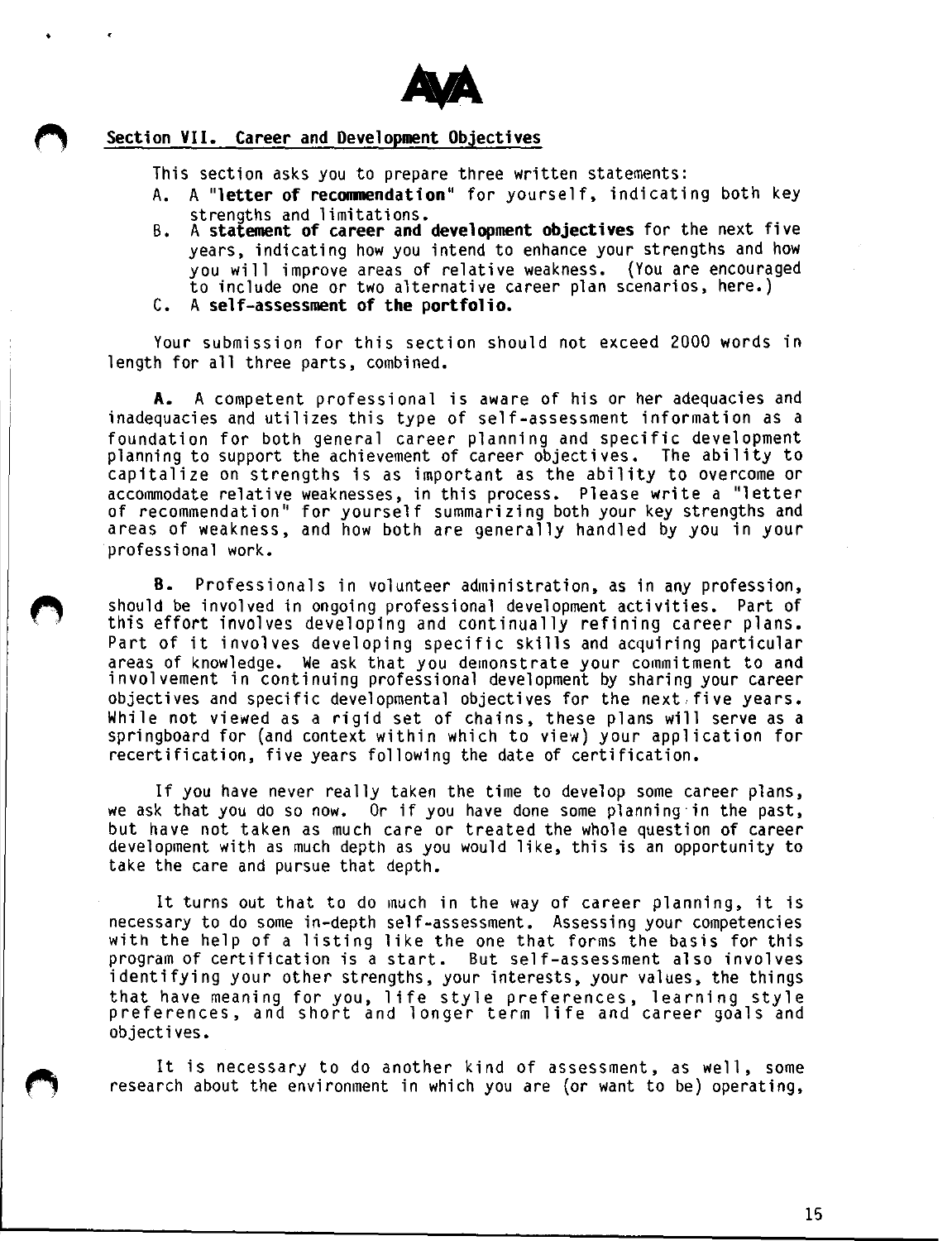

to find out more about what's needed, what's possible, and what other people think is important.

We recommend that you use some of the many resources available to support this kind of planning, such as the I CAN Volunteer Development Resources.\* The I CAN materials are published by the American Red Cross in behalf of an interorganizational collaboration of national voluntary organizations. The I CAN Collaboration, of which AVA is a member, developed these resources for use by the entire volunteer community. Though packaged so as to be attractive to volunteers, they are equally useful to paid personnel. Such resources are recyclable. That is, we can keep coming back to them again and again as we pursue our careers, for use in our own development efforts, and to support the development efforts of those we work with.

This section should be devoted to **the future** evolution of your career in this field, as best you can project that future. Providing two or three alternative" scenarios is an acceptable and realistic way of approaching your description of "the future."

**C.** Give your self-assessment of your work in this portfolio. Rank order the six functional areas, the philosophy statement, and this section, from the area of greatest strength to the area of least strength, and defend the ranking.

### **Section VIII. Revised Self-Assessment Checklist**

Include here, a revised copy of the entire Self-Assessment Checklist, on which both your current and your targeted competency levels are indicated. This request assumes that having gone through the process of putting your portfolio together, you may want to revise specific ratings in terms of current level of competence and/or the expectations you have for your development in the coming five-year period.

Use your original Self-Assessment Checklist. Simply cross out old ratings, and place the new (revised) rating next to the one you crossed out.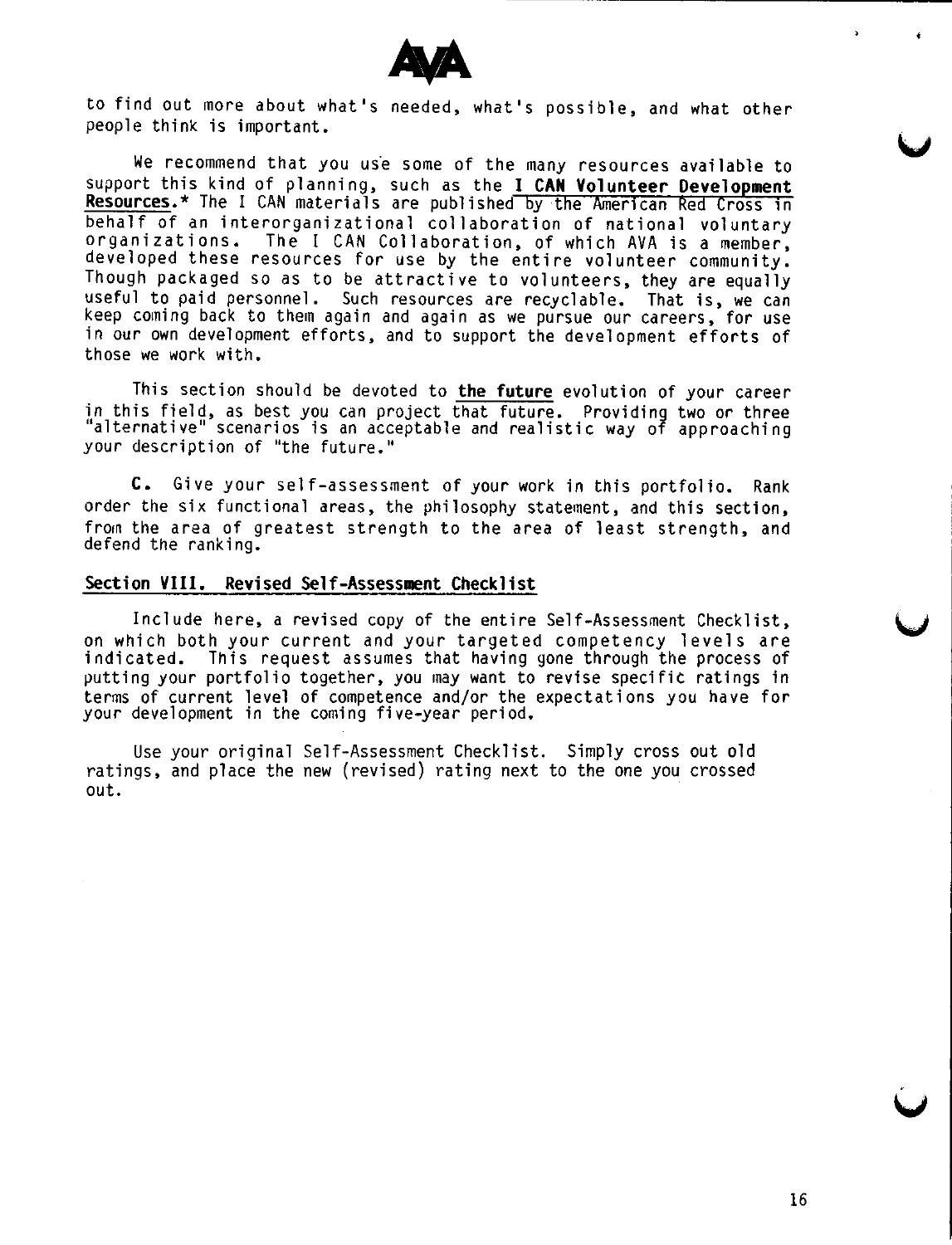

Following the submission of your completed portfolio to the Board of Assessment, you will receive a case study for analysis and review. It will consist of a hypothetical situation which could be encountered in the practice of volunteer administration. You will be expected to carefully consider the situation and respond to it in writing, explaining how you would handle this situation if encountered in your work, and the rationale for the response you select.

Your response will be judged using the following criterid:

1. Clarity of thought evidenced

•

- 2. Analytical thinking evidenced
- 3, Ability to draw logical conclusions
- 4. Ability to express ideas in writing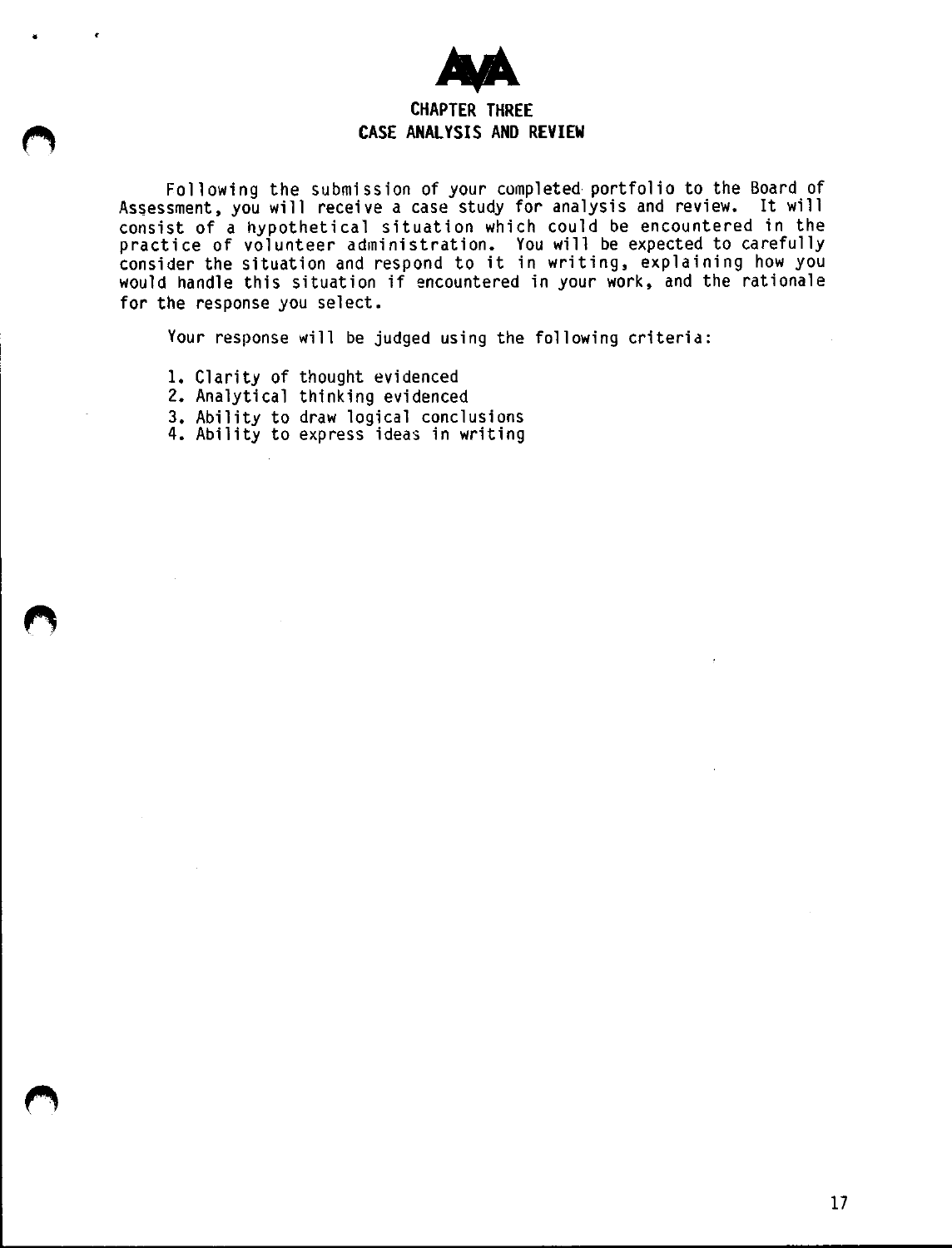

### **CHAPTER FOUR HOW TO AVOID PITFALLS**

This chapter is meant to provide some help to you as you prepare your portfolio. The potential pitfalls covered here have been encountered by<br>past candidates for certification. Some may not be of concern to you. If past candidates for certification. Some may not be of concern to you. · a section doesn't fit, simply skip it. But **we** do strongly encourage you to skim the entire chapter and to look rather closely at the section on narratives.

#### **GETTING STARTED**

It is true that putting together a portfolio is a sizable task. For some people, the hardest part is getting started. Even if you do a lot of writing in your work, the portfolio probably calls for a different kind of writing, and for some that makes it harder to begin.

One good way to start is to outline each section of the portfolio. For the narrative sections, jot down ideas about projects that might be good to describe, points to be made, key events that relate to the performance criteria in that functional area of competence, etc.. Note also, things you are proud of, problem areas you encountered, products you could submit, and some of the people who might be able to write letters of verification. When a lot of answers are easy to come by for a particular project, it's probably a good one to choose for that set of competencies and performance criteria. Then go back and organize your thoughts according to the four part format described on page XX. Attempt to outline the information requested for each of the four parts.<br>Continue the outlining process for all sections of the portfolio.

What it does is help you to get a sense of the overall project, what you have, and what you need (both what will be easy to come up with, and what will be difficult to come up with). The important thing is not to allow yourself to get blocked when you can't remember something or when you encounter a potential problem. Keep going. Finish the entire outline. Then go back and start to fill in the spaces.

To flesh out the details of a narrative, it often helps to do a more detailed outline before jumping in to craft sentences and paragraphs. When you do go back to fill in the holes, it can help if a friend interview you, taking down your responses in your words and drawing you out with clarifying questions.

The same approach can be used with the actual drafting and redrafting of your narratives, philosophy statement, and career/development plans. "Bull" your way through early drafts. Make notes about wording problems and any missing information. Then go back and fill in the spaces.

#### **FOLLOWING THE FORMAT**

The instructions ask that you follow the prescribed format closely. It is surprising how many candidates fail to do this. The rationale for the request is a simple one. Following the format, by the numbers, allows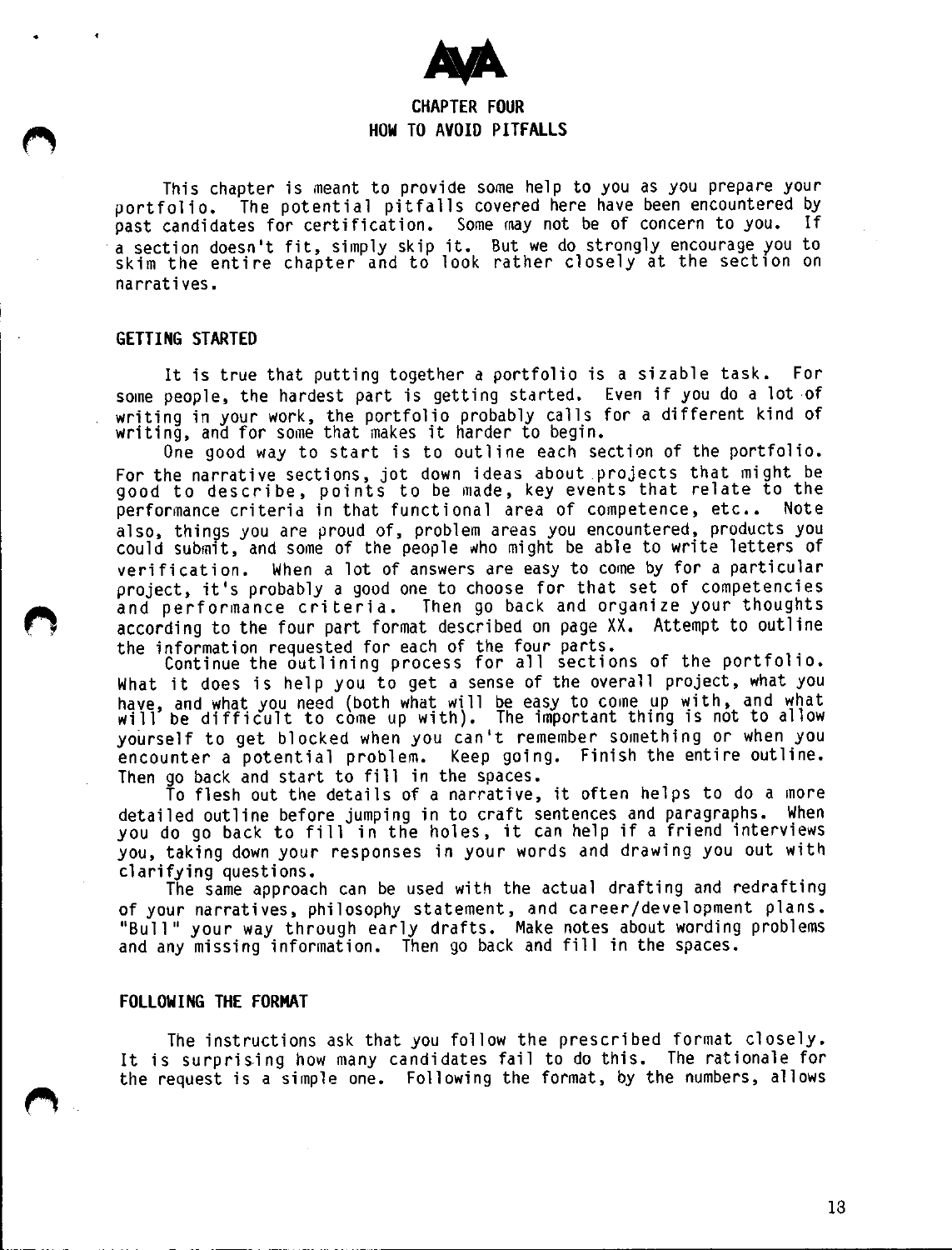advisors and reviewers to concentrate on the substance of your work rather than on finding things. If you make it easy for a reader to find things<br>and to determine if you have done all of what you were asked to do, the reader will have more time to think about what you have said and done and you are probably going to get a better response and better feedback.

#### **EFFECTIVE NARRATIVES**

**A Self-Critical Evaluation, Not a How To Manual:** Address your ,narratives to an experienced colleague, not to someone who doesn't know how to perform the function in question. Be sure to point out what could have been improved, not just what was done well.

**Written in the First Person, Not the Third Person:** We need to know what you did, why, and how well. Include how you worked with and through other people. Don't describe things as if they happened spontaneously without anyone making them happen. Keep background information to a minimum.

**Written Professionally, With a Sense of Options, Not As If There Were Only One Way to Do Things:** Share some of the options you considered and your reasons for making the choices you made. Describe problems as challenges and as opportunities to find creative solutions, not as wearisome burdens or ways you were victimized. Write in the past tense, describing actual rather than hypothetical performance.

**Gives Specifics and Examples, Not Vague, Unsupported Generalizations:**  Examples can be especially convincing in this kind of writing. Keep them concise. Make sure they really do illustrate the points they are intended to support. And keep them coming.

**Specifies Results of Volunteer Administration, Not of Volunteer Services:** Be sure to specify results mainly in terms of the results of volunteer administration practices rather than the result of services to the public that such practices make possible.

**Products and Potential Sources of Verification are Listed:** Evaluation of your portfolio will be delayed significantly if you forget to list products you could share and people who could write letters of verification (along with their role and relationship to the situation described in the narrative).

#### **EFFECTIVE PHILOSOPHY STATEMENTS**

**Are Substantial, Not Motherhood and Apple Pie:** Take a stand in relation to issues facing the field. Again, address experienced professional peers, not people who are new to the field. Address volunteer administration, not just volunteerism.

**Are Well Qualified, Not Full of Extreme Overgeneralizations:**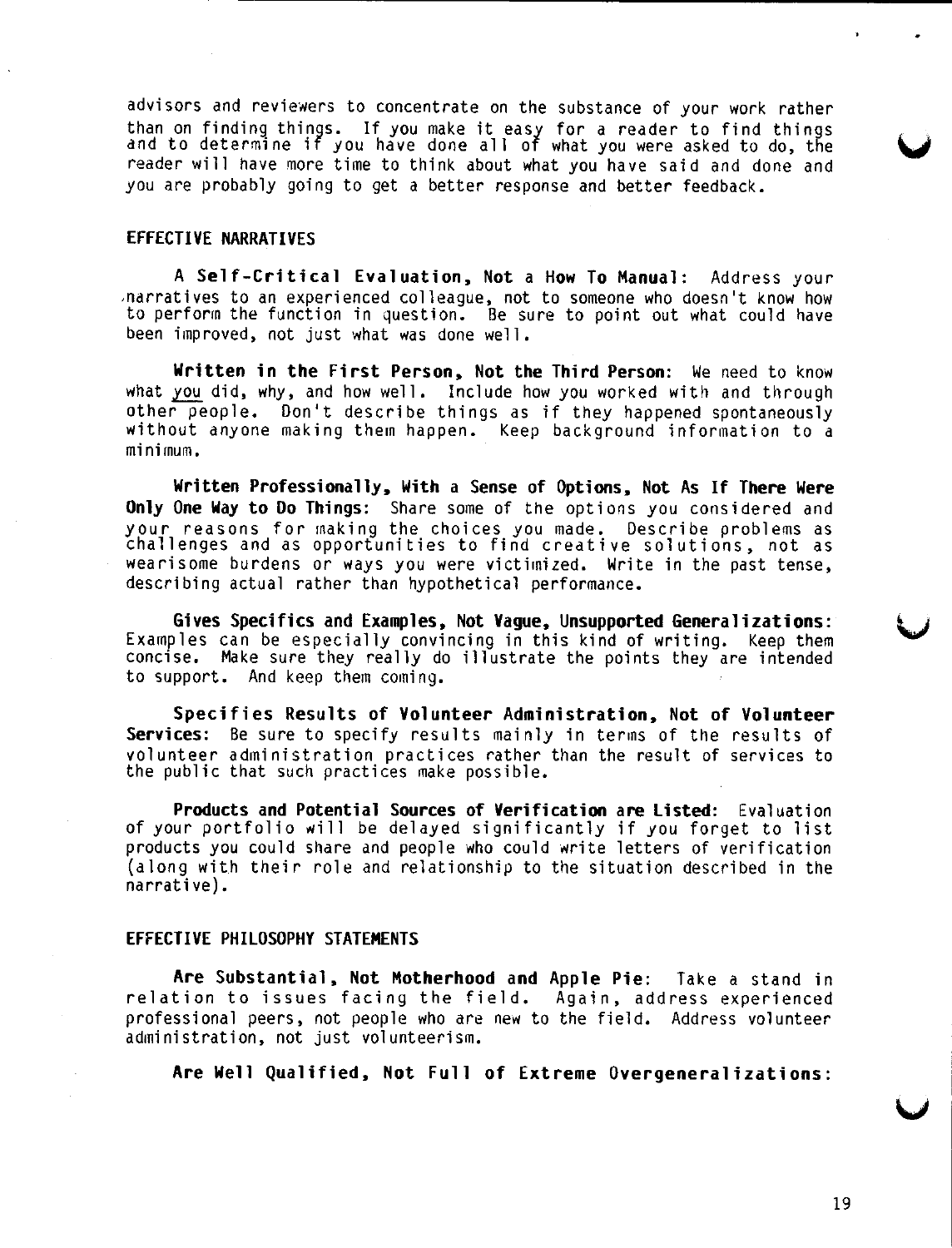

Overgeneralizations often betray disrespect for people you should be able<br>to undopstand and work with lack of knowledge, or sloopy thinking. The to understand and work with, lack of knowledge, or sloppy thinking. effect can be most unprofessional. Otherwise insightful statements can be undermined by a lack of just one or two words of qualification.

**Are Personal Statements, Not a String of Quotes:** Share your opinions here. Include what motivates your own personal involvement in the field. Deal with the issues you most care about.

#### **SOUND ADVISOR/ADVISEE RELATIONSHIPS**

•

**Oeal With Time Problems, Don't Avoid Them:** Whether it is the candidate or the advisor, time problems need to be shared and negotiated as soon as you become aware of them. It is far better to change meetings times, change advisors, or modify your schedule of completion than to continue with a series of canceled or missed appointments.

**Are Characterized by Ample, Useful Feedback; Not by Avoidance of Feedback, Particularly Avoidance of Critical Comments:** It is evident that no matter how much we emphasize its importance, some advisors find it hard to confront candidates with glaring deficiencies in their portfolios. As a candidate, this does you no good whatsoever. We recommend you do everything in your power to be receptive to honest feedback and to convey that receptivity to your advisor. It can help to negotiate how feedback and particularly difficult feedback will be exchanged, at the outset. For example, do you prefer feedback in writing or orally; in a sequence where strengths are pointed out first and blocks to strengths second, or some other sequence? Let your advisor know. If you don't seem to be getting the feedback you need, even after such negotiations, ask for it. And if necessary, change your advisor.

**Are Characterized by Advocacy, Not Good Wishes:** If you are having trouble securing products or verification letters, ask your advisor for help in dealing with individuals who don't seem to understanding what's wanted or aren<sup>1</sup>t being cooperative. Ask them to play the role of advocate in relation to AVA, if you feel a lack of understanding on our part.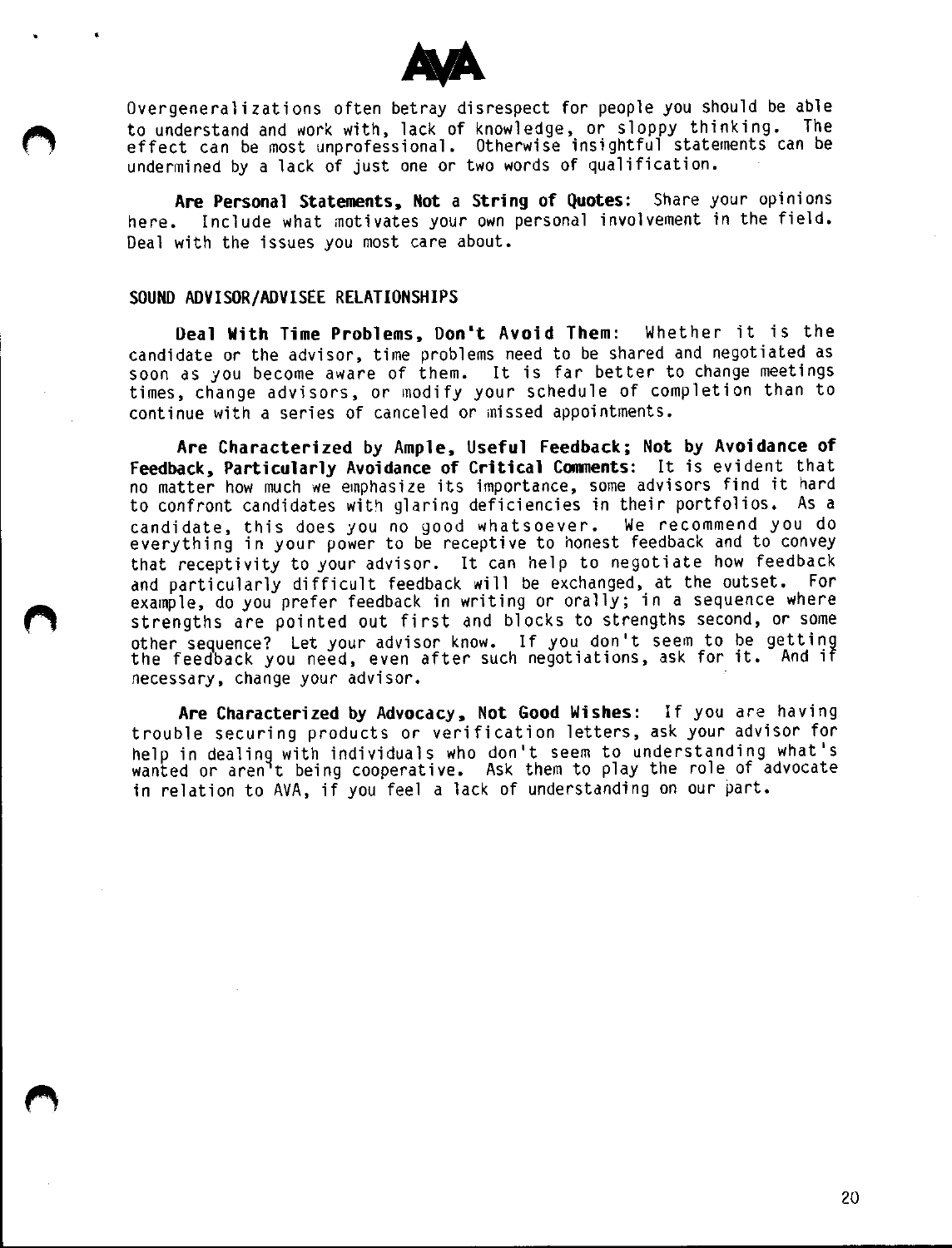

•

 $\sim$ 

 $\bar{z}$ 

**APPENDIX** A

## FIELD **ADVISOR'S ASSESSMENT COMMENTARY**

(form)

 $\mathcal{L}^{\mathcal{A}}$ 

 $\hat{\mathcal{A}}$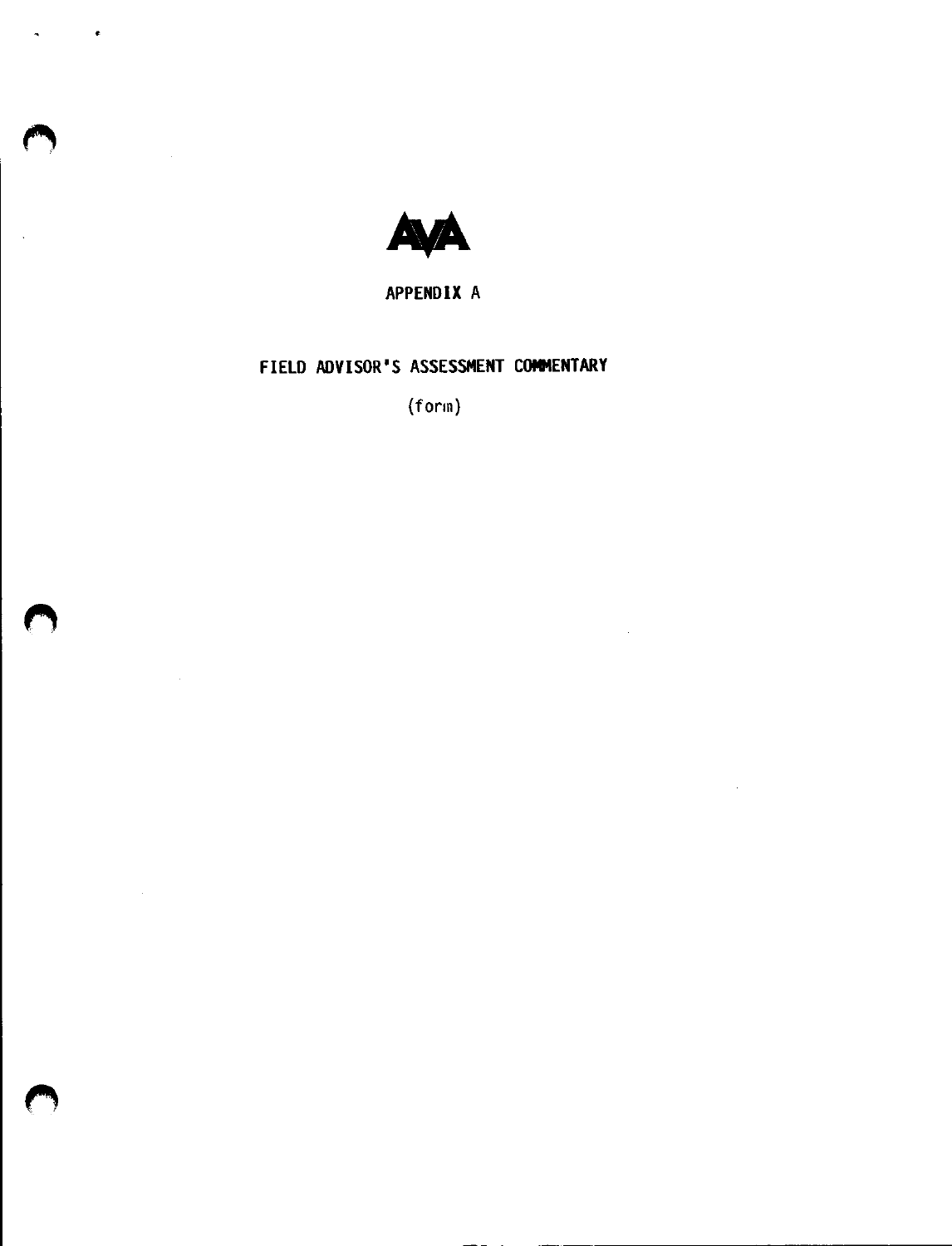#### FIELD ADVISOR'S ASSESSMENT COMENTARY

|  |                 | Name of Candidate for AVA Certification |
|--|-----------------|-----------------------------------------|
|  | Name of Advisor |                                         |
|  |                 |                                         |

1, Are the narratives credible?

 $\mathbb{R}^2$ 

•

- 2, Are the practices described in the narratives consistent with basic practices in the field?
- 3, Is the relationship between the performance standards and the content of the narratives clear?
- 4, Have the directions for writing the narratives been followed in respect to: description of a specific situation; description of the candidate's role; description of specific action taken by the candidate, description of results, and identification of products and verification that could be submitted upon request?

*5.* What concerns should the candidate be addressing?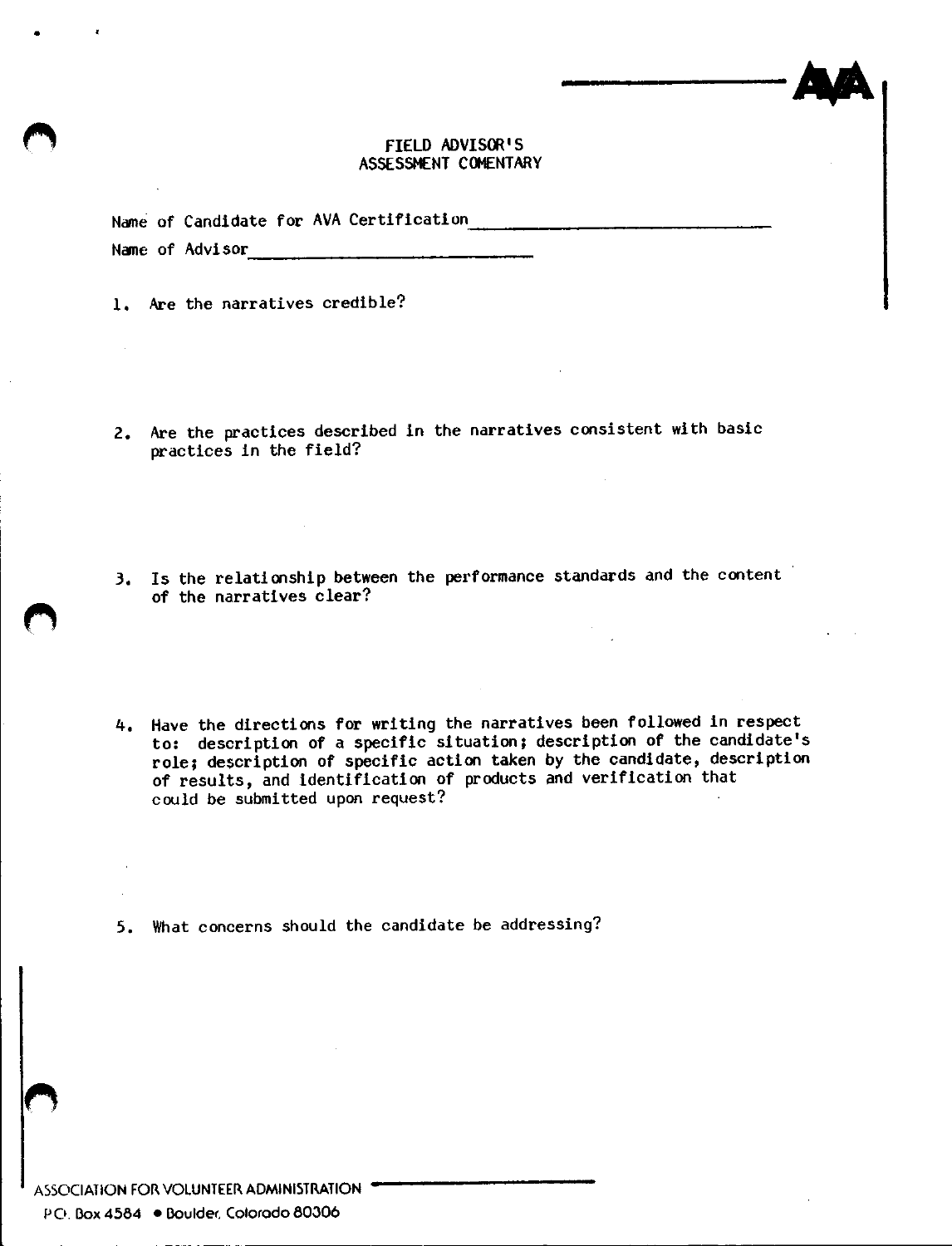FIELD ADVISOR'S COMMENTARY Hane of candidate: Name of advisor:

- 6, To what extent does the candidate's practice appear to be congruent with his/her professional philosophy?
- 7. Does the applicant demonstrate the ability to manage an activity **from** beginning to end? (Please give examples)
- 8, Does the portfolio demonstrate adequate sensitivity to key issues in the field of volunteerism? (Please give examples)
- 9, Do the narratives reflect respect for, and the ability to win respect from volunteers?
- 10, Does the portfolio appear to reflect ethical practice?
- 11. Midpoint assessment: Is the portfolio, as lt is developing, dppear likely in your judgnent to be approved? Endpoint assessment: Would you recarmend that the portfolio be approved?

•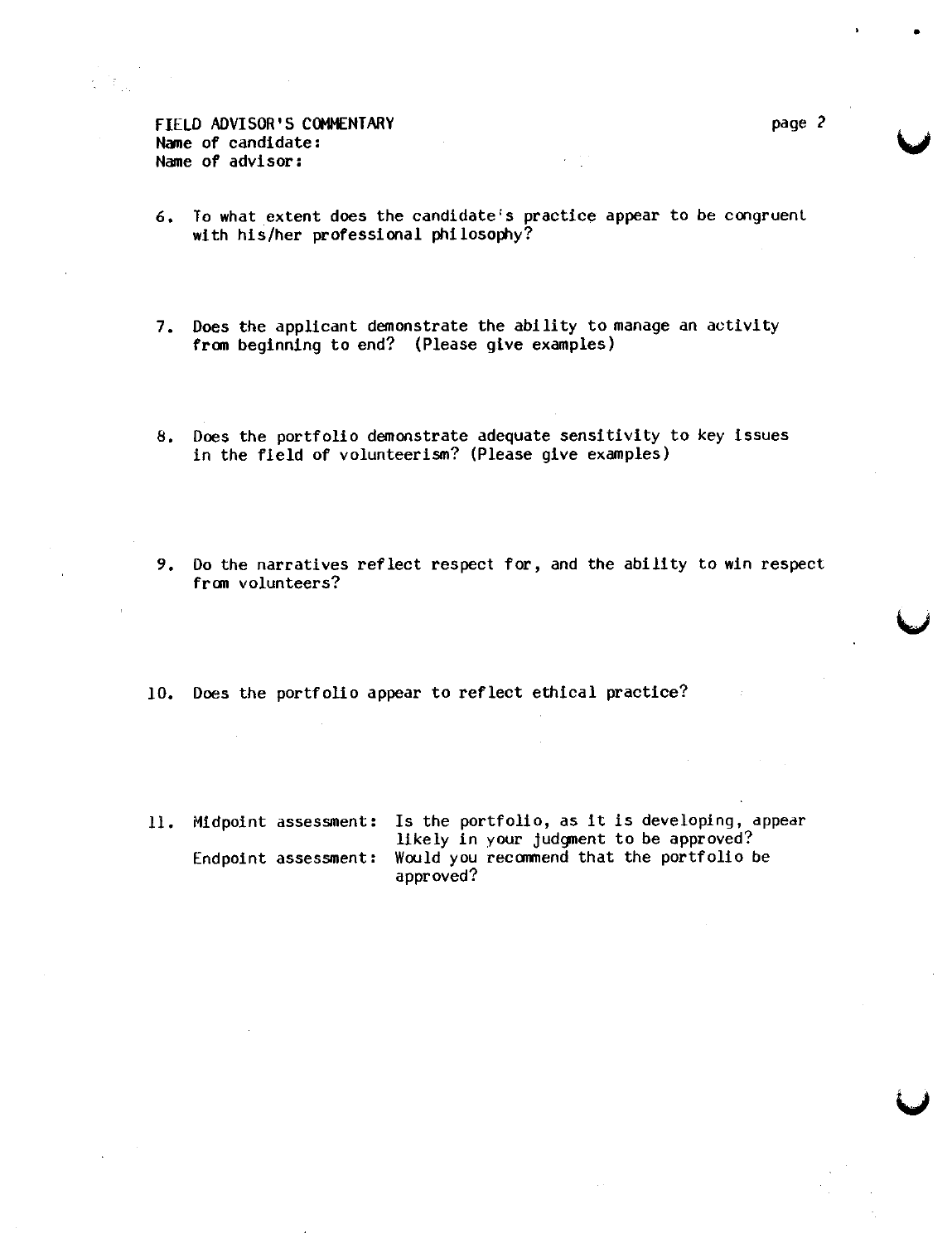

 $\overline{a}$ 

 $\overline{z}$ 

APPENDIX B

PORTFOLIO COVER PAGE

### **and**

### NARRATIVE FORMS

 $\hat{\boldsymbol{\beta}}$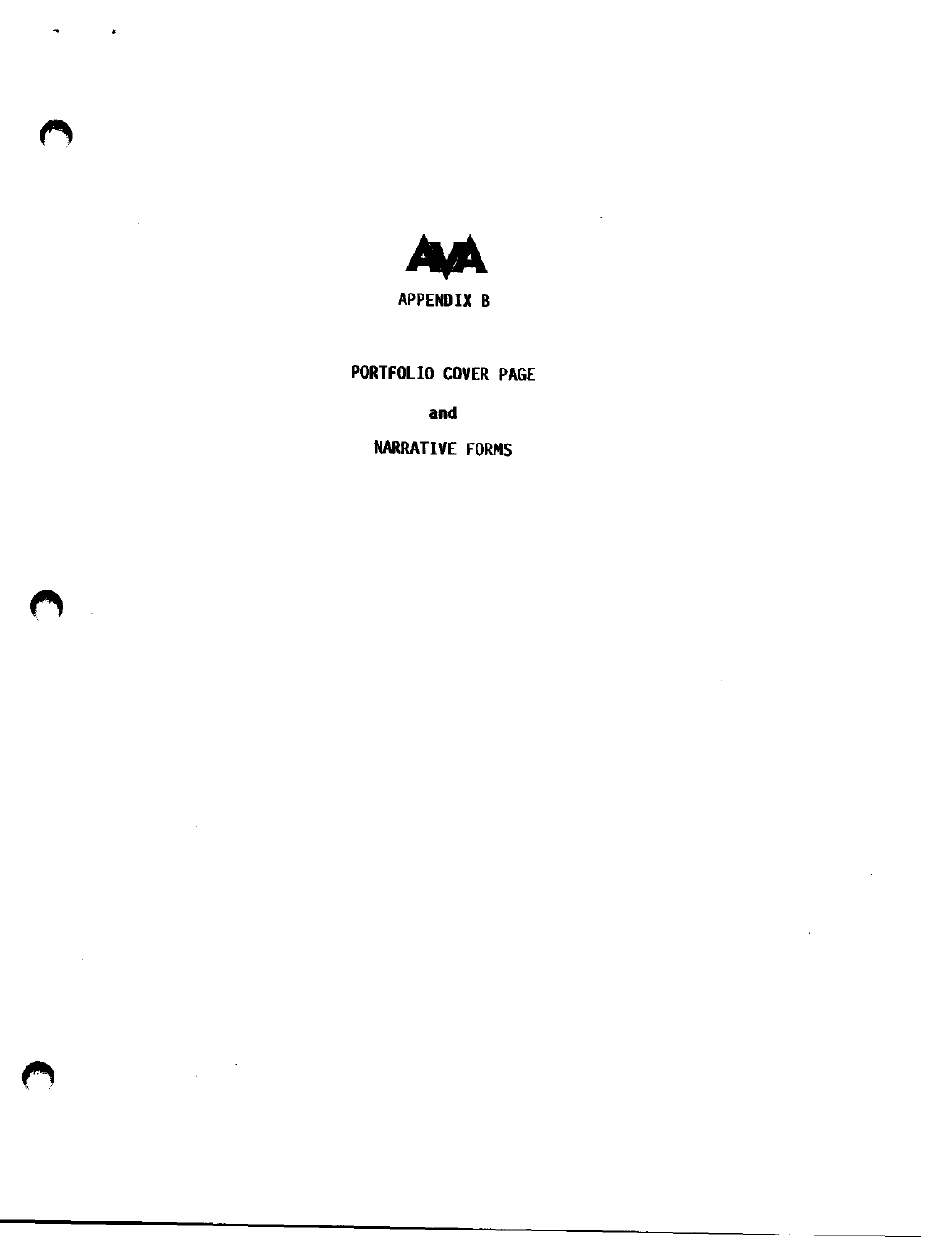#### \*\*\*

### ASSOCIATION FOR



#### VOLUNTEER ADMINISTRATION

#### **PORTFOLIO**

#### **in application for**

### **Certification in Volunteer Administration**

### **C. V .A.**

A Performance Based Approach

\*\*\*

#### **Submitted by:**

(please print name, address, and day & eve phone numbers)

#### **Signature**

•

Date<sup>T</sup>

I fully understand that my signature verifies that I performed the work as stated; that I have presented my experiences accurately and honestly to the best of my ability; and that I am sole author of this portfolio. I understand that falsification or misrepresentation are grounds for the denial or revocation of certification.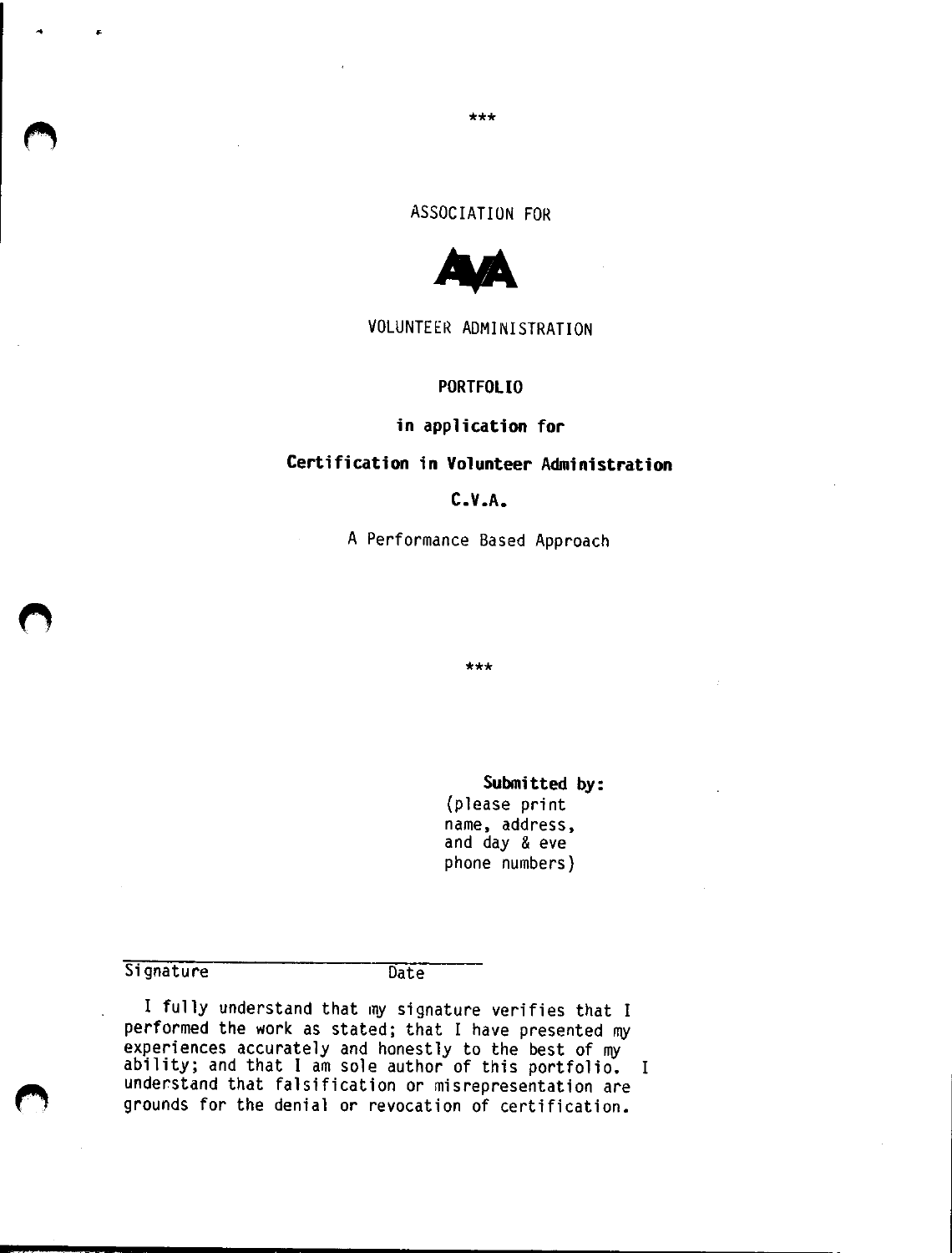